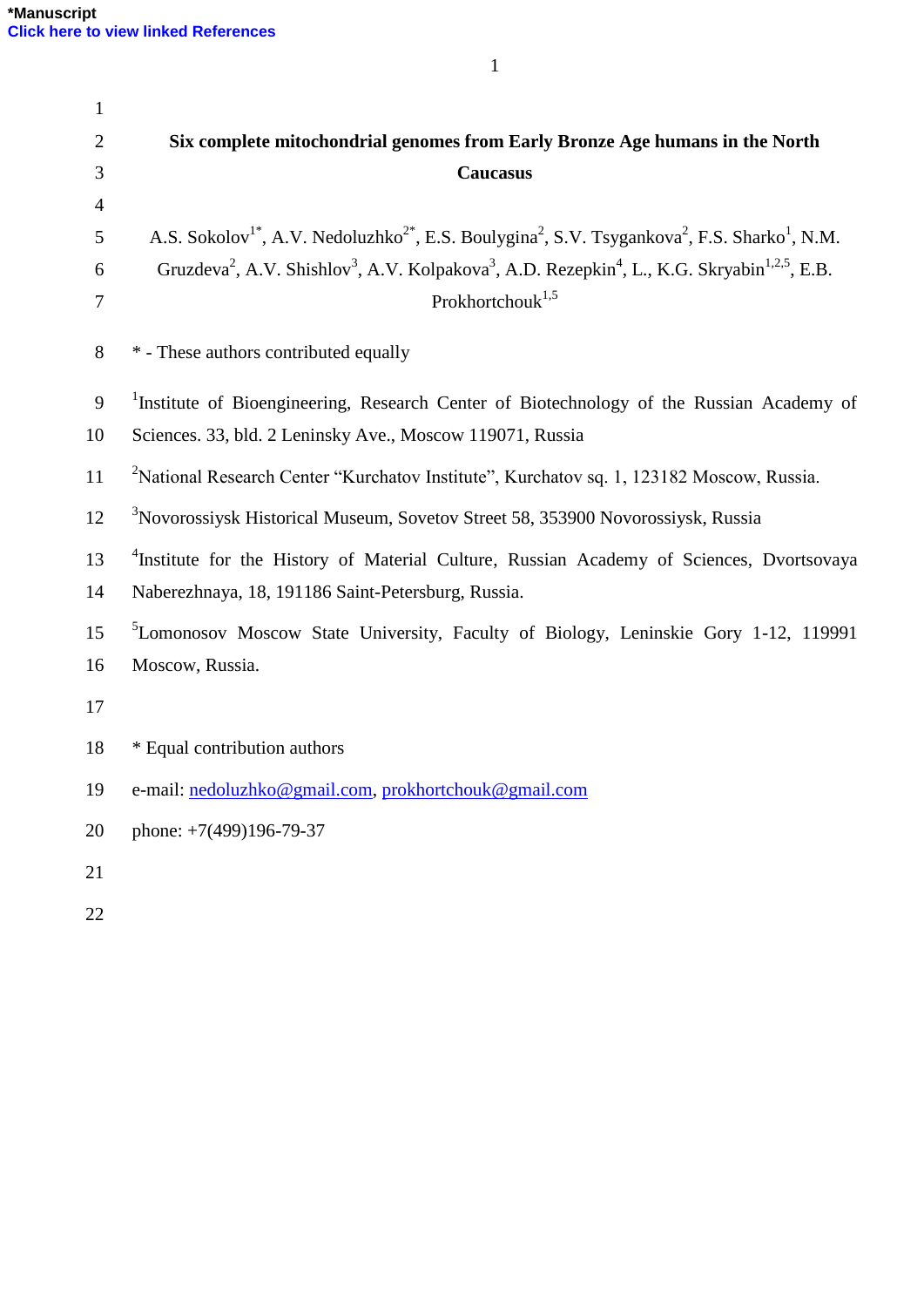#### **ABSTRACT**

 The North Caucasus region is rich in early Bronze Age sites, with burials yielding many artifacts, including those from the Chekon, Natukhaevskaya, Katusvina-Krivitsa kurgan groups (at Krasnodar Krai, Russia) and Klady kurgan (near Novosvobodnaya Village, Republic of Adygea, Russia). According to the mainstream archaeological hypothesis, these sites belong to the Maikop culture (3,700-3,000 years BC), with Novosvobodnaya communities representing an offshoot of Maikop ancestry. However, due to specific differences in Novosvobodnaya artifacts, the Maikop and Novosvobodnaya assemblages could represent two synchronous archaeological cultures living in almost sympatry but showing independent ancestry, from the Near East and Europe respectively. Here, we used target-enrichment together with high-throughput sequencing to characterize the complete mitochondrial sequence of three Maikop and three Novosvobodnaya individuals. We identified T2b, N1b1 and V7 haplogroups, all widely spread in Neolithic Europe. In addition, we identified the Paleolithic Eurasian U8b1a2 and M52 haplogroups, which are frequent in modern South Asia, particularly in modern India. Our data provide a deeper understanding of the diversity of Early Bronze Age North Caucasus communities and hypotheses of its origin. Analyzing non-human sequencing reads for microbial content, we found that one individual from the Klady kurgan was infected by the pathogen *Brucella abortus* that is responsible for zoonotic infections from cattle to humans. This finding is in agreement with Maikop/Novosvobodnaya livestock groups, mostly consisting of domestic pigs and cattle. This paper represents a first mitochondrial genome analysis of Maikop/Novosvobodnaya culture as well as the earliest brucellosis case in archaeological humans.

 **Keywords** Novosvobodnaya site, the Maikop culture, ancient DNA, mitochondrial haplogroup, brucellosis

- 
- 

 **Introduction** The Neolithic period and the beginning of Bronze Age represent an essential transitional period in the history of Europe colonization. Based on the archaeological data, there are several controversial hypotheses that describe Europe colonization. However, there are only few genetic/genomics studies of ethnical characteristics of Neolithic and Bronze Age human populations that can provide an additional source of information on the migration routes of European ancestors (Bramanti [et al. 2009;](#page-14-0) [Brandt et al. 2013;](#page-14-1) [Chikhi et al. 1998;](#page-14-2) [Haak et al.](#page-15-0)  [2005;](#page-15-0) [Skoglund et al. 2012\)](#page-20-0). Moreover, recent study attributed most of present-day Europeans to at least three highly differentiated populations: west European hunter-gatherers, ancient north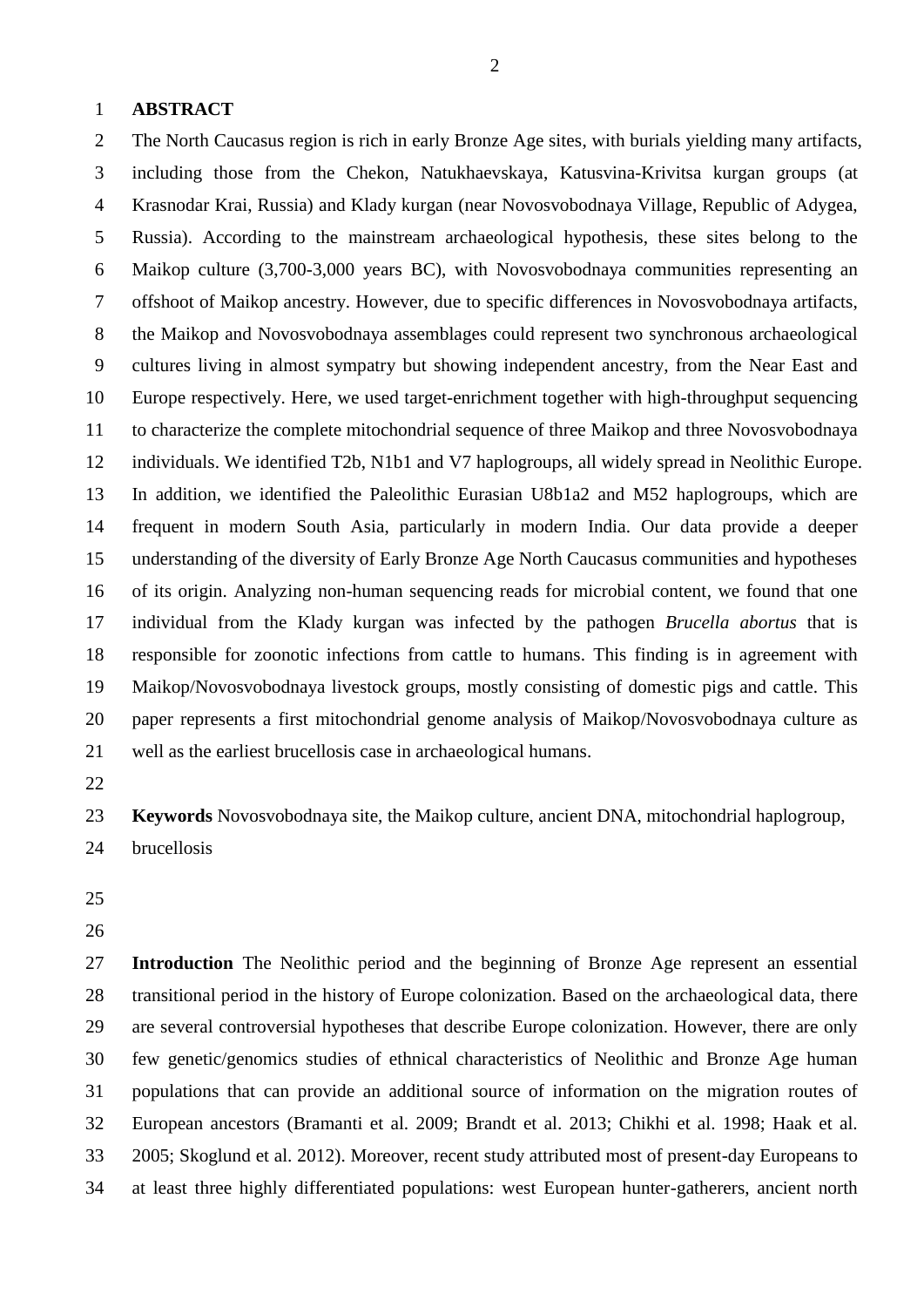Eurasians related to Upper Palaeolithic Siberians and early Middle East farmers who contributed to agriculture origin in Europe [\(Lazaridis et al. 2014\)](#page-17-0).

- To date, several studies about Europeans from Bronze Age were published but data about genetic diversity and mitochondrial haplotype presence of Caucasus Bronze Age populations are unknown (Allentoft et al., 2015; Haak et al. 2015; Gamba et al. 2014).
- The Maikop culture was a main archaeological culture in the North Caucasus in the Early Bronze Age. It had several development stages and spanned the period of 3,700-3,000 years BC. First Maikop culture kurgans were excavated by Nikolay Veselovsky in 1897 near Maikop City (Republic of Adygea, Russia) [\(Rezepkin 2012\)](#page-19-0). Since then, abundant archaeological material was found near Maikop City and the Caucasus and Black Sea Region (Fig. 1)
- 
- 



 Fig 1. The North Caucasus Early Bronze Age significant archeological sites (modified after Rezepkin 2012). Red circles – Maikop culture burials (Natukhayevskaya Village, Katusvina Krivitsa-2 and Chekon), specimens from those were used in this study, black circles – other Maikop culture burials, white circles – Maikop culture settlements, green circle – Klady burials (Novosvobodnaya settlement), specimens from those were used in this study.

- [\(https://www.google.com/maps/d/viewer?mid=zGhBH1rfe2eE.kfpObKz6NZr0\)](https://www.google.com/maps/d/viewer?mid=zGhBH1rfe2eE.kfpObKz6NZr0)
- 

 The mainstream archaeological view suggests the presence of only one Maikop culture/community in this area, which had Near Eastern cultural ancestry [\(Iessen, 1950;](#page-16-0) [Munchaev 1975\)](#page-18-0). At the same time, there is another hypothesis about the Western-European origin of the part of the Early Bronze Age Caucasus community based on the stratigraphic disposition of tombs in kurgans and artifacts found near Novosvobodnaya site (Republic of Adygea, Russia). Unlike the mainstream one, this hypothesis suggests the presence of the European cultural and potentially genetic flow to the North Caucasus at the turn of the Neolithic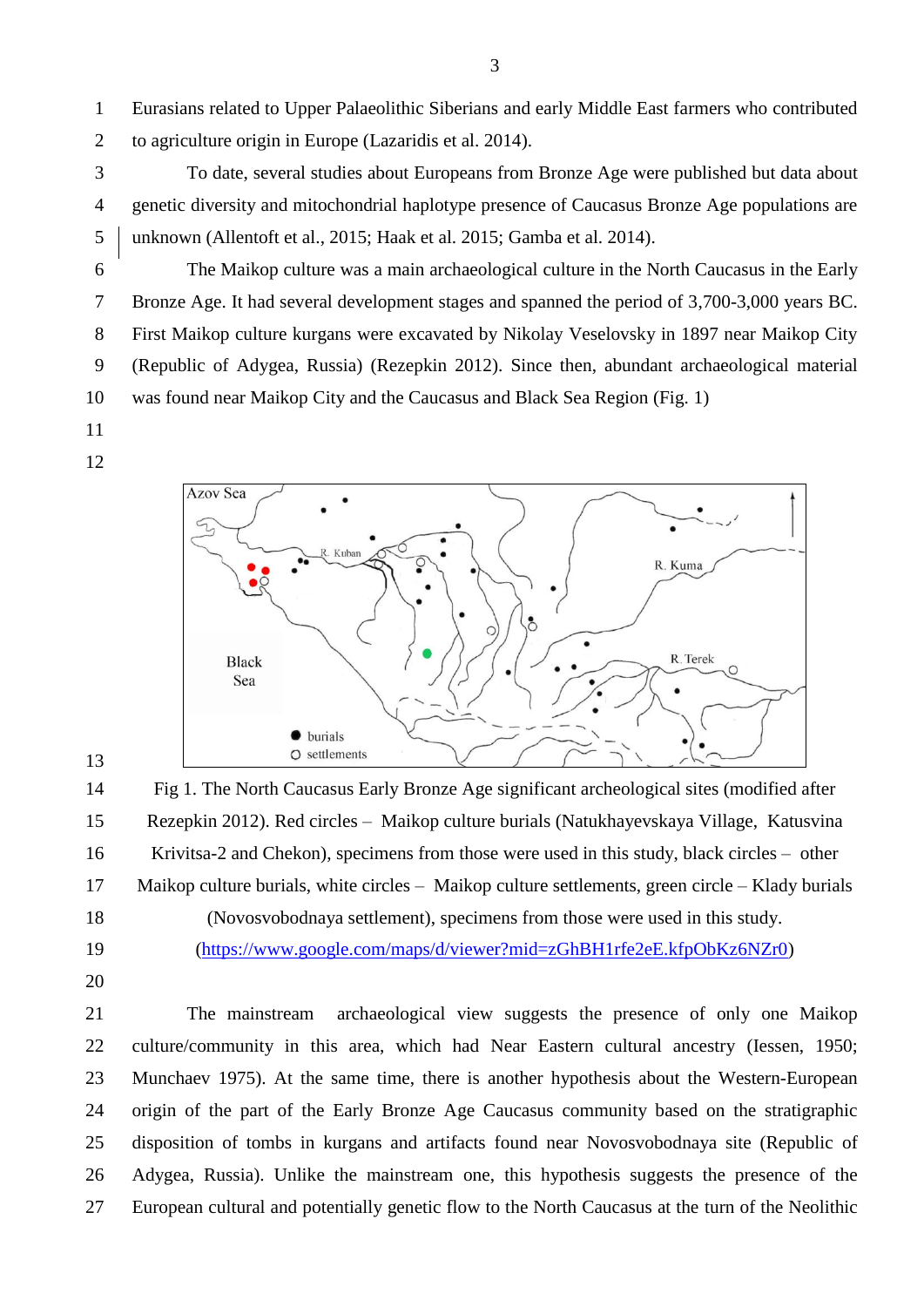and Bronze Age. Moreover, the Novosvobodnaya tombs could be the eastern wing in the development of the north central European gallery graves, which include the Funnel Beaker (TRB) culture [\(Rezepkin](#page-19-0) 2012).

 In the past few years, the methods for ancient DNA extraction and analysis from archaeological material have been developed to allow retrieval of genomic information from a variety of sample types: hairs [\(Miller et al. 2008;](#page-18-1) [Rasmussen et al.](#page-19-1) 2011), mummified tissue [\(Keller et al. 2012\)](#page-16-1), calcified bones and teeth [\(Allentoft et al. 2012;](#page-13-0) [Skoglund et al.](#page-20-0) 2012), and plant remains [\(Martin et al.](#page-17-1) 2013; [Yoshida et al. 2013\)](#page-20-1).

 Moreover, millions or even billions of DNA sequences may be derived from ancient biological samples due to massive capacity of modern platforms for Next-Generation Sequencing (NGS) (Skryabin et al. 2009). Methods of modern genomics can be successfully applied to archaeological problems. The riddle of human migration in Europe at the turn of the Neolithic and Bronze Ages has become particularly attractive for archaeological genetics [\(Deguilloux et al.](#page-15-1) 2011; [Haak et al.](#page-15-0) 2005; [Izagirre and de la Rua](#page-16-2) 1999; [Skoglund et al. 2012;](#page-20-0) [Sykes 1999\)](#page-20-2).

16 In the previous investigation, we applied the NGS approach to study  $\sim 5,000$ -year-old human remains from the Klady kurgan grave (Novosvobodnaya site). Sequencing of the mitochondrial (mt) DNA with 13.4x coverage enabled us to determine the mtDNA haplogroup for that individual as V7 [\(Nedoluzhko et al. 2014\)](#page-18-2). In the current study, we aimed at investigating the Early Bronze Age ancient communities from the North Caucasus and establish their origins and development by combining archaeological and genetic data. Here, we present the pilot ancient mitochondrial DNA analysis of 6 individuals, who lived in the piedmont area of the North Caucasus at approximately 3,700 to 3,000 years BC. Further investigation may require a power of hundreds ancient mt genomes as well as nuclear genomic data to support the archaeological hypotheses of Europe colonization.

 Ancient remains of our ancestors provide information about the *Homo sapiens* origin, migration history and even diseases. For instance, deep sequencing of ancient strains of tuberculosis and plaque revealed important pieces of information about the origin of European epidemics throughout the centuries [\(Dabernat et al. 2014;](#page-14-3) [Mutolo et al. 2012;](#page-18-3) [Nguyen-Hieu et al.](#page-18-4) [2010;](#page-18-4) [Wagner et al. 2014\)](#page-20-3). However, molecular identification of historic pathogens can be complicated by limited information in public genetic databases and diversity of soil nonpathogenic contaminants that leads to false positive results in genetic analysis [\(Campana et al.](#page-14-4)  [2014\)](#page-14-4).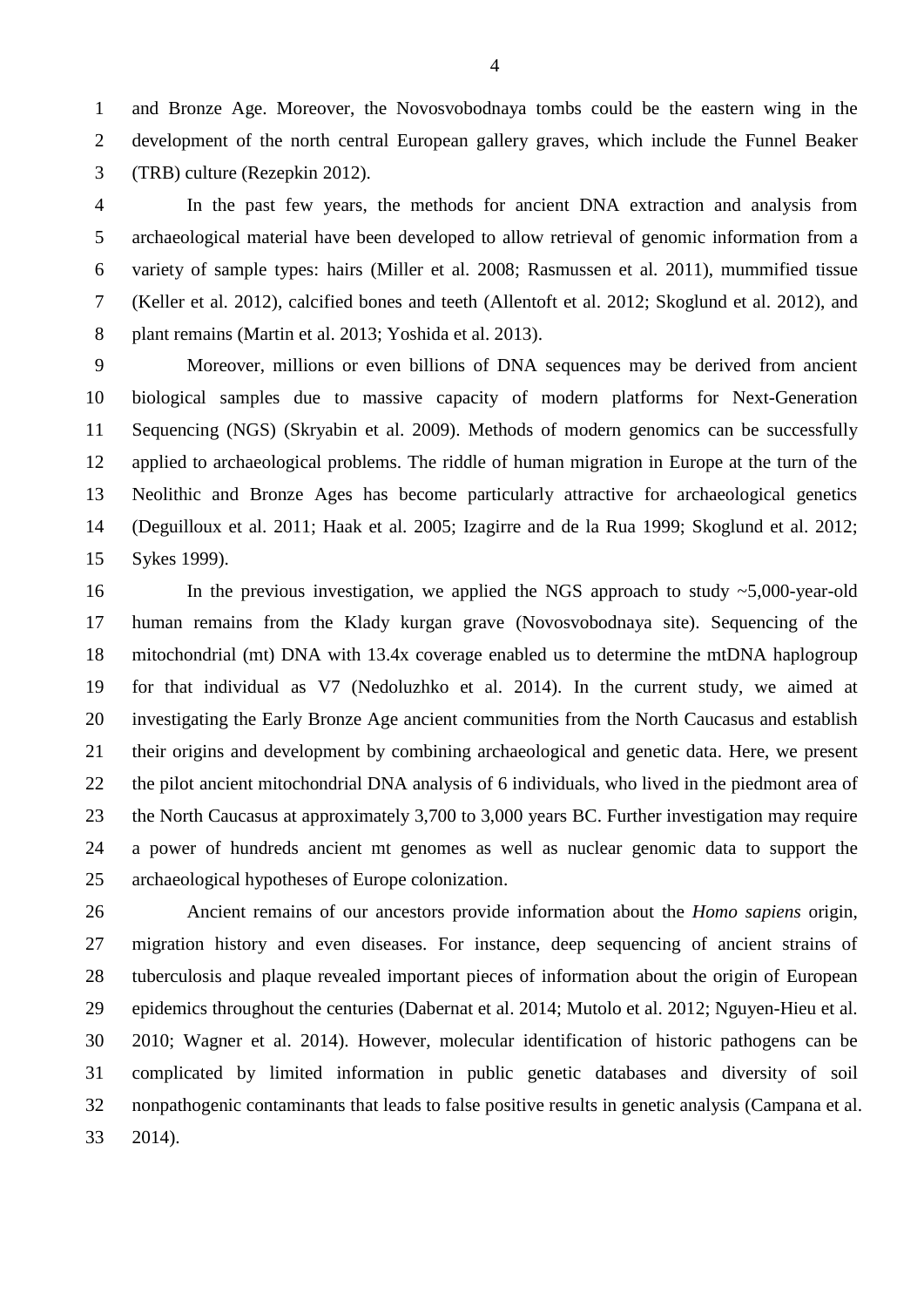Brucellosis is an important livestock and human disease in many parts of the world. According to the WHO reports, brucellosis keeps patients from normal activity, thus, making it one of the major economic and medical problems in developing countries.

 Based on several studies, *Bruccella*-induced diseases were common in Antiquity [\(Bendrey et al. 2008;](#page-14-5) [Capasso 1999;](#page-14-6) [Kousoulis et al. 2012;](#page-17-2) [Papagrigorakis et al.](#page-18-5) 2006; [Shapiro,](#page-19-2)  [Rambaut and Gilbert 2006\)](#page-19-2) and the Middle Ages [\(Isidro](#page-16-3) 2009; [Mutolo et al.](#page-18-3) 2012). For the first time, we report a case of *Brucella abortus* in ancient human remains from the early Bronze Age North Caucasus using the ancient DNA analysis. This finding suggests that brucellosis affected early farmers in Europe, at least in the Caucasus.

#### **Material and methods**

Samples

 Ten ancient human bones and teeth were collected for analysis. Human bones from the burials of the Maikop and Novosvobodnaya sites were used for ancient DNA (aDNA) analysis (which were only successful for five specimens, see below) (Supplementary 1). Excavations were conducted by A. Rezepkin's group (the burial beneath Klady near Novosvobodnaya Village, Republic of Adygea, Russia, during the expedition of the Institute of History of Material Culture of Russian Academy of Sciences), and by A. Shishlov's group of the Novorossiysk Historical Museum (in the kurgan group Natukhaevskaya-3 (Fig. 2) and the sites Katusvina Krivitsa-2 near Novorossiysk, Krasnodar Krai, Russia). The remains were dated from 3,700 to 3,000 years BC using radiocarbon analysis. Different biological samples excavated from burial beneath Klady, Katusvina Krivitsa-2 and Chekon from the same stratigraphic horizon as well as cultural artifacts in burials were used to support age determination (Gei [and Zazovskaya](#page-15-2) 2013; [Rezepkin 2012;](#page-19-0) [Shishlov](#page-19-3) et al. 2009; [Shishlov](#page-19-4) et al. 2015; [Trifonov 2004\)](#page-20-4) (Table 1).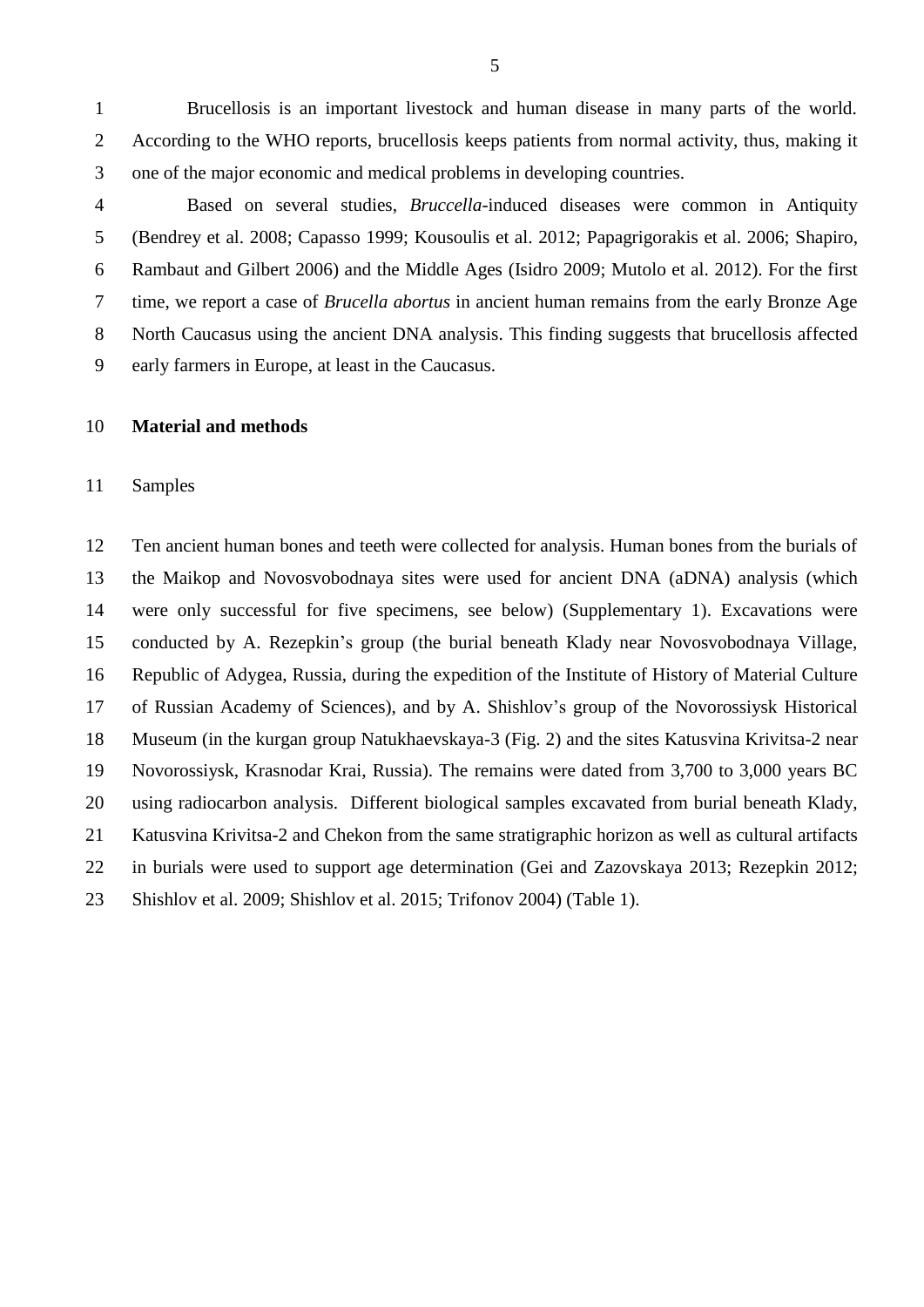

 Fig. 2. Skeletal remains in the kurgan burial in Natukhaevskaya-3 (Krasnodar Krai, Russia). Maikop culture

- DNA extraction and sequencing
- 

 Ancient DNA was extracted from bone powder in the aDNA facilities from the Centre for Geogenetics (University of Copenhagen, Natural History Museum of Denmark), following the methodology described in [Orlando et al., 2013.](#page-18-6) DNA-libraries were prepared using a NEB Next Quick DNA Library Prep Master Mix set for 454 (New England Biolabs, UK) with adapter primers based on Illumina Sequencing Platform following Der Sarkissian et al. 2015. Amplified DNA libraries were quantified using a high-sensitivity chip on a 2100 Bioanalyser instrument (Agilent, USA). Amplified DNA libraries were enriched for their mitochondrial content using the FleXelect Mitochondrial DNA enrichment kit (Flexgen, Netherlands), using probes overlapping across 10 to 40% of their sequence length (a detailed list of the oligonucleotide probes for mtDNA enrichment is available upon request). DNA-libraries were sequenced using single-end and paired-end reads with different length on the Illumina platform (Supplementary 2, 3)

# Ancient DNA analysis and microbial profiling

 Sequencing reads were processed through PALEOMIX [\(Schubert et al. 2014\)](#page-19-5), mapping was done against the mitochondrial reference sequence (Genbank Accession Nb. NC \_012920.1) using Bowtie 2 under the "*very*-sensitive" and "*rescale*" options. We used mapDamage2 (Jonsson et al. 2013), as implemented in PALEOMIX, to model post-mortem DNA damage from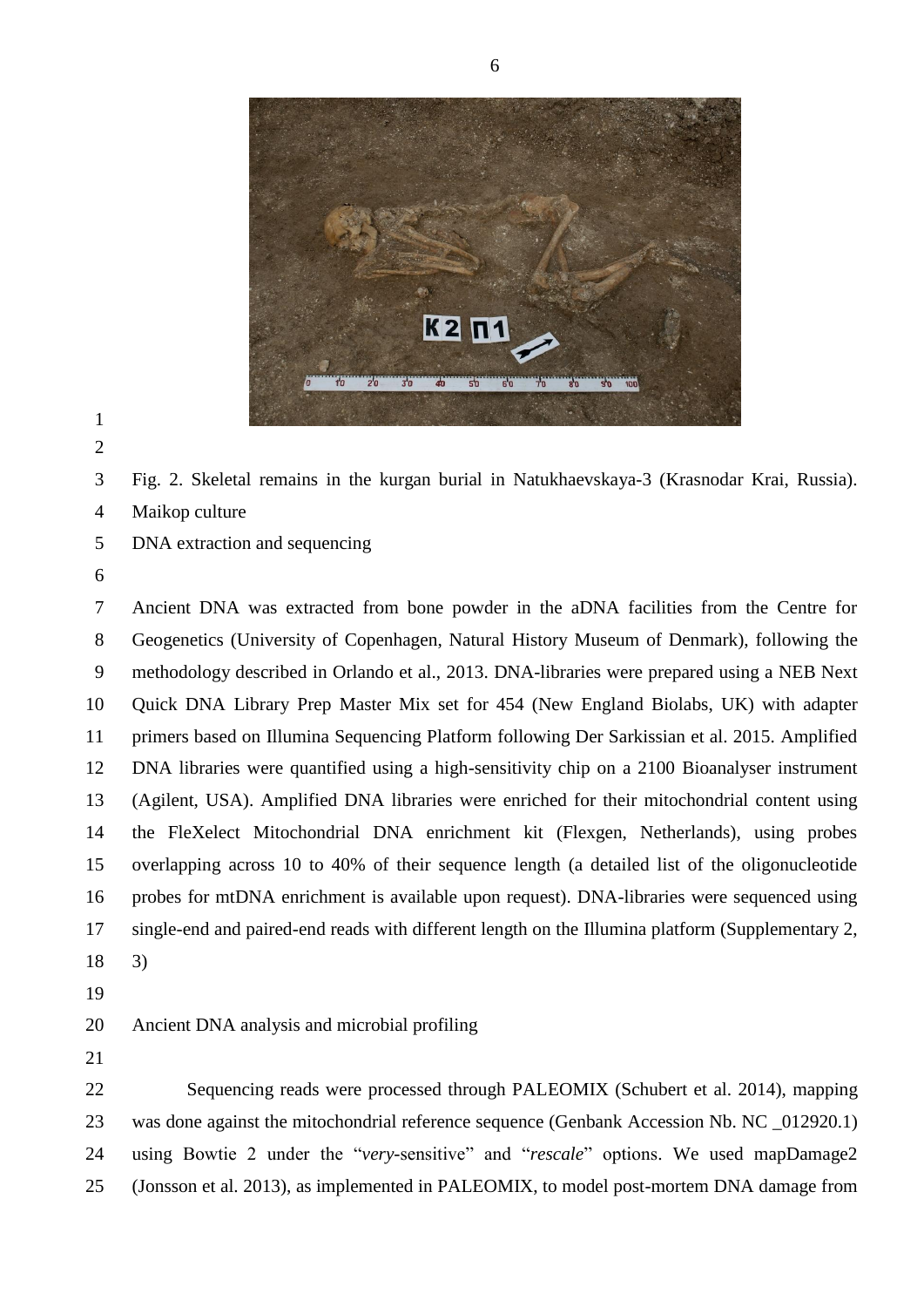nucleotide mis-incorporation patterns for each individual library. We then used such models to downscale base quality scores according to their probability of being DNA damage by-products in order to reduce the impact of nucleotide mis-incorporations in downstream analyses. Positions showing sequence variants were called using the VarScan software (v 2.3.5) and a *p-value* of 0.01 [\(Koboldt et al. 2012\)](#page-16-4). The mitochondrial haplogroups were determined based on the SNPs with the HaploGrep web tool [\(Kloss-Brandstatter et al. 2011\)](#page-16-5).

 To exclude modern reads from ancient DNA samples, we used Pmdtools [\(Skoglund et al.](#page-20-5) [2014\)](#page-20-5). All samples were passed through pmd tools with threshold that equals at least to 0. In situation when we faced with conflicting SNPs (SNPs that are belong to different haplotypes), we used SNPs with lower *p-value* or used pmdtools with more stringent threshold (up to three).

 We used contamMix-1.0.10 kindly provided by Dr. Philip Johnson in order to estimate of contamination levels in mitochondrial data. This software implements the procedures described in [Fu et al. 2013,](#page-15-3) estimating contamination from the fraction of target mitochondrial DNA sequences that match any genome from a comparative panel (here, a worldwide set of 311 mitochondrial genomes) better than the consensus NC \_012920.1 Table 1). In order to conduct principal component analysis (PCA) of our samples with ancient and modern samples, we used 101 Bronze Age samples (Allentoft et al., 2015) and a set of 311 worldwide mitochondrial genomes [\(Fu et al. 2013\)](#page-15-3). For PCA plot construction, we used R package "bios2mds" version 1.2.2.

 To profile microbial communities, we used MetaPhlAn tool [\(Segata et al. 2013\)](#page-19-6) with bowtie2 parameter *very-sensitive.* To confirm that reads are relevant to Brucella pathogen, DNA reads, which were filtered using PALEOMIX, also were mapped on *Brucella abortus* genome (NC\_016795.1) following the methodology described in Skoglund et al., 2014.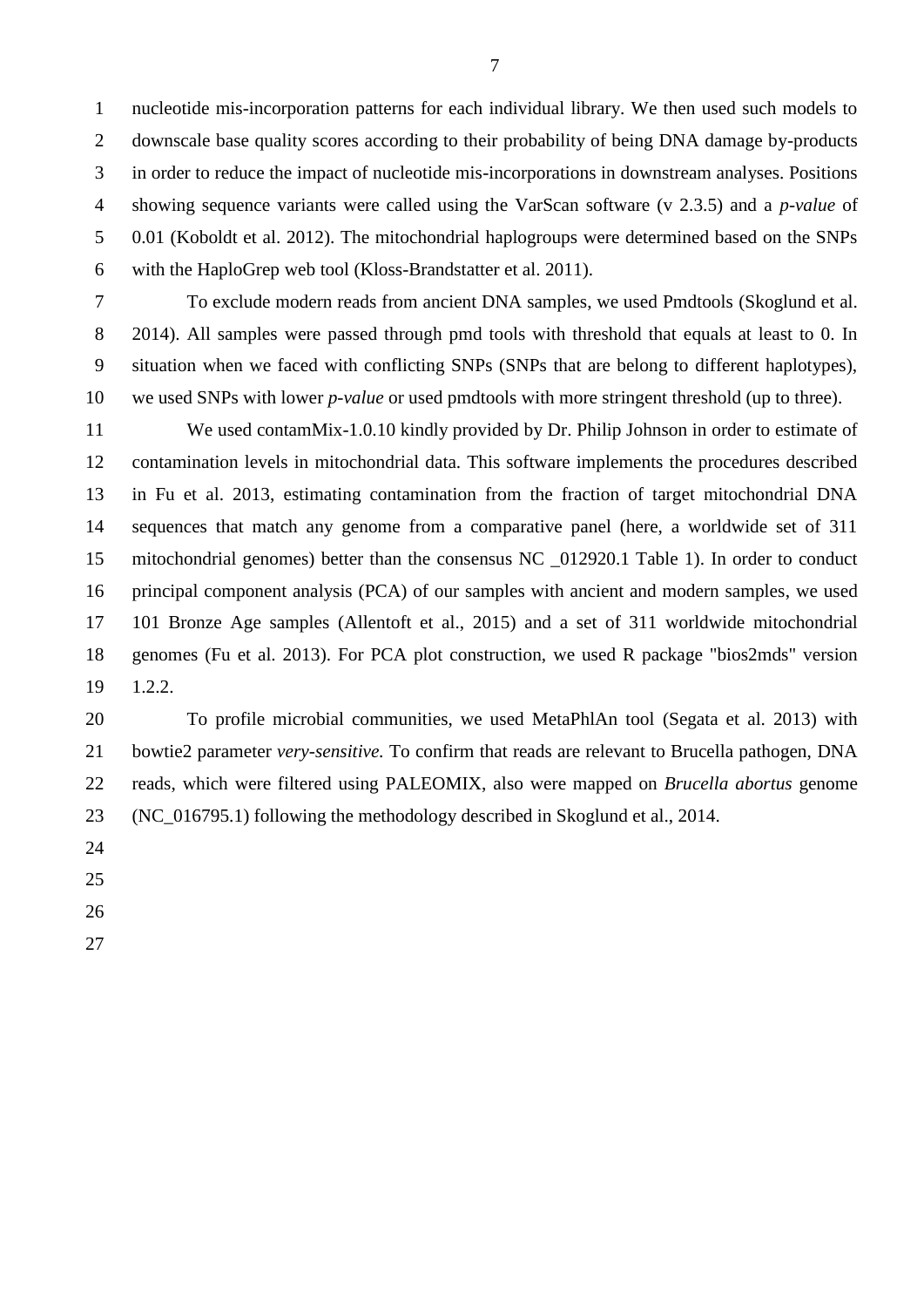3 Table 1. Material description and summary of mtDNA haplogroup analysis from Early Bronze Age North Caucasus samples

|           | Sample   |                   | Archaeological        | <b>GPS</b>         | Laboratory    | $^{14}$ C interval based | Mitochondrial    | Contamination      |             |
|-----------|----------|-------------------|-----------------------|--------------------|---------------|--------------------------|------------------|--------------------|-------------|
|           | descript | Sample origin,    | description           | coordinates        | mark          | on available data        | haplogroup       | (contam $Mix)$ , % | Coverage of |
| Sample ID | ion      | also see Fig. 1   |                       |                    |               |                          | (rCSR)           |                    | mtDNA, X    |
|           |          | Klady, Kurgan     | <b>Burial</b> without | $44^{\circ}229$ N, | Dates of      | $3700 - 3300$ BC         |                  |                    |             |
|           |          | 11, Grave 4, near | archaeological        | $40^0$ 249 O       | burials from  | (Rezepkin 2012;          |                  |                    |             |
|           |          | Novosvobodnaya    | artifacts             |                    | the same      | Trifonov 2004)           |                  |                    |             |
|           |          | settlement,       |                       |                    | stratigraphic |                          |                  |                    |             |
|           |          | Republic of       |                       |                    | horizon       |                          |                  |                    |             |
|           | tooth    | Adygea, Russia    |                       |                    | were used     |                          | T <sub>2</sub> b | 3.1                | 7,7664      |
|           |          | Klady, Kurgan     | Burial with           | $44^{\circ}229$ N, | Dates of      | $3700 - 3300$ BC         |                  |                    |             |
|           |          | 25, Grave 1, near | Maikop culture        | $40^0$ 249 O       | burials from  | (Rezepkin 2012;          |                  |                    |             |
|           |          | Novosvobodnaya    | artifacts             |                    | the same      | Trifonov 2004)           |                  |                    |             |
|           | tooth    | settlement,       |                       |                    | stratigraphic |                          |                  |                    |             |
|           | and      | Republic of       |                       |                    | horizon       |                          |                  |                    |             |
| 2         | bone     | Adygea, Russia    |                       |                    | were used     |                          | M52              | 2.6                | 32,1150     |
|           |          | Klady Kurgan 23,  | Novosvobodnay         | $44^{\circ}229$ N, | Dates of      | $3700 - 3300$ BC         |                  |                    |             |
|           |          | Grave 1, near     | a site, with          | $40^0$ 249 O       | burials from  | (Rezepkin 2012;          |                  |                    |             |
|           |          | Novosvobodnaya    | specific              |                    | the same      | Trifonov 2004)           |                  |                    |             |
| 3         | tooth    | settlement,       | Novosvobodnay         |                    | stratigraphic |                          | V <sub>7</sub>   | 2.8                | 13,4358     |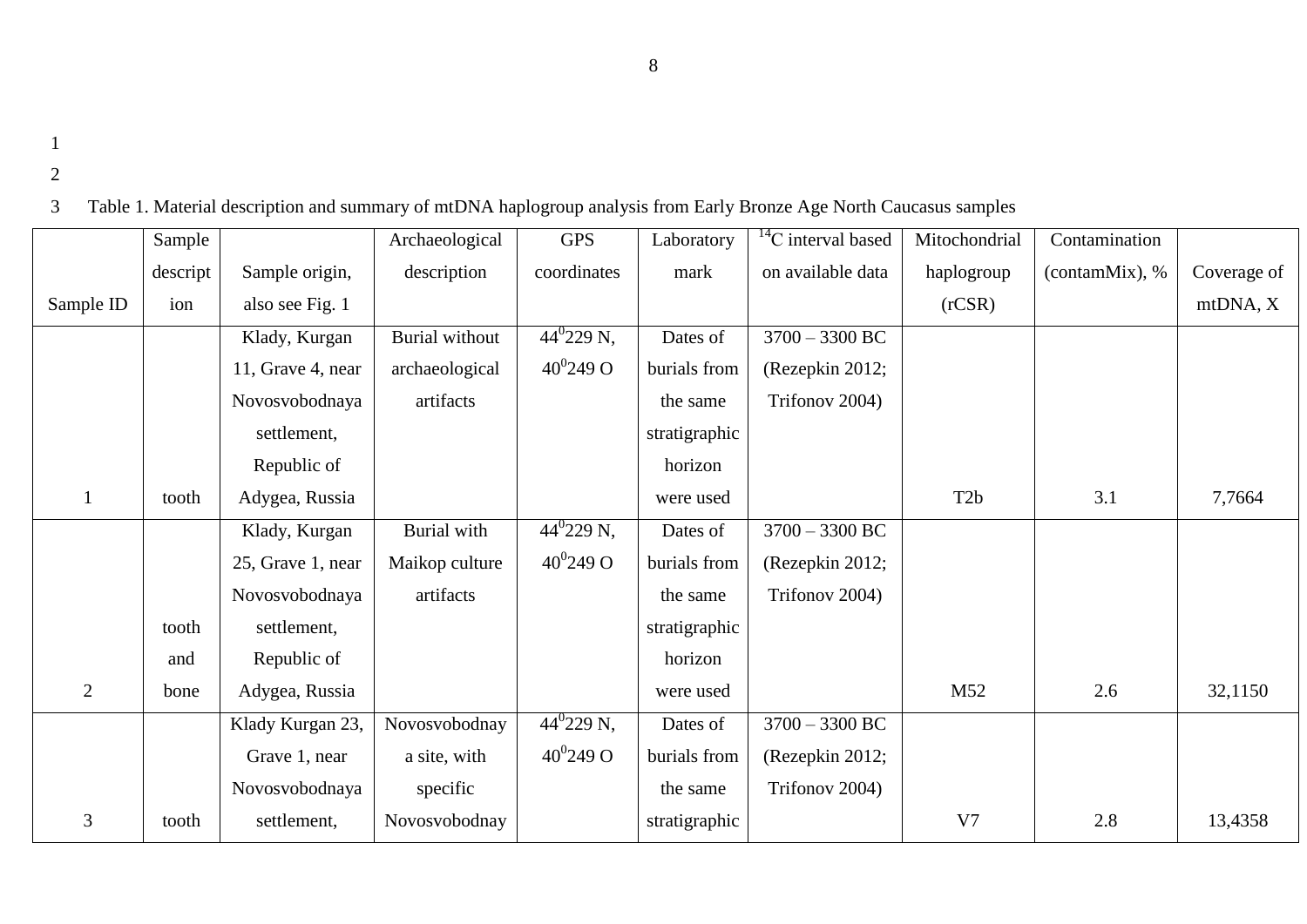|                |        | Republic of       | a artefacts           |                   | horizon       |                  |                               |     |         |
|----------------|--------|-------------------|-----------------------|-------------------|---------------|------------------|-------------------------------|-----|---------|
|                |        | Adygea, Russia    |                       |                   | were used     |                  |                               |     |         |
|                |        | Kurgan 2, Burial  | Burial with           | $44^{\circ}53$ N, | ЛЕ-9715       | 4000-3000 BC     |                               |     |         |
|                |        | 1,                | Maikop culture        | $37^0 33$ O       |               |                  |                               |     |         |
|                | lower  | Natukhaevskaya-   | artifacts             |                   |               |                  |                               |     |         |
| $\overline{4}$ |        | 3, near           |                       |                   |               |                  |                               |     |         |
|                | tooth  | Novorossiysk      |                       |                   |               |                  |                               |     |         |
|                |        | city, Krasnodar   |                       |                   |               |                  |                               |     |         |
|                |        | Krai, Russia      |                       |                   |               |                  | U8b1a2                        | 3.9 | 10,9832 |
|                | tooth  | Katusvina         | <b>Burial</b> without | 44°54 N,          | Dates of      | $3700 - 3300$ BC |                               |     |         |
|                |        |                   | archaeological        | 37°32 O           | burials from  | (Rezepkin 2012;  |                               |     |         |
|                | with   | Krivitsa-2, near  | artifacts             |                   | the same      | Trifonov 2004)   |                               |     |         |
|                | fragme | Novorossiysk city |                       |                   | stratigraphic |                  |                               |     |         |
|                | nt of  | Krasnodar Krai,   |                       |                   | horizon       |                  |                               |     |         |
| 5              | jaw    | Russia            |                       |                   | were used     |                  | N <sub>1</sub> b <sub>1</sub> | 4.2 | 53,8832 |
|                |        |                   | Burial with           | Data not yet      | Dates of      | $3700 - 3300$ BC |                               |     |         |
|                | tooth  | Chekon, near      | Maikop culture        |                   | burials from  | (Gei and         |                               |     |         |
|                | with a | Anapa city,       | artifacts             |                   | the same      | Zazovskaya 2013) |                               |     |         |
|                | jaw    | Krasnodar Krai,   |                       |                   | stratigraphic |                  |                               |     |         |
|                | fragme | Russia            |                       |                   | horizon       |                  |                               |     |         |
| 6              | nt     |                   |                       |                   | were used     |                  | U8b1a2                        | 5.4 | 32,5017 |
|                |        |                   |                       |                   |               |                  |                               |     |         |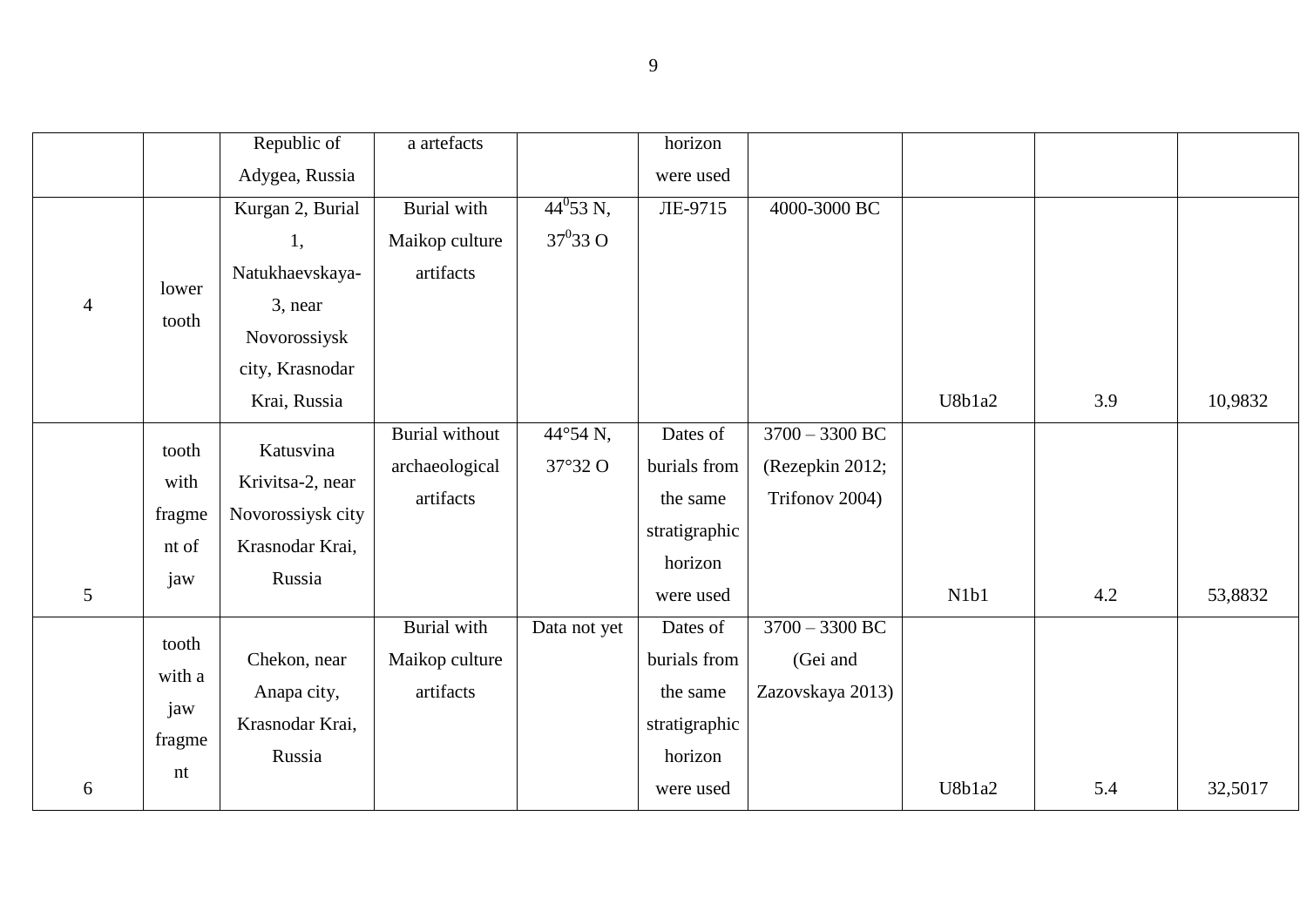### **Results**

 We used target-enrichment coupled with high-throughput Illumina DNA sequencing to retrieve mitochondrial DNA sequences for 5 out of 10 Early Bronze Age individuals from the North Caucasus (two from Novosvobodnaya burials and three from Maikop culture archaeological sites). We also included the complete mitochondrial genome from a Novosvobodnaya sample (Klady Kurgan 23, Grave 1) individual, that was characterized in the previous study [\(Nedoluzhko et al. 2014\)](#page-18-2). A total of 518,556,514 sequencing reads from 5 enriched libraries were generated. Despite enrichment, most sequencing reads consisted of environmental (bacterial) DNA sequences (Supplementary 2), a recurrent problem in ancient DNA analyses (Green et al. 2010). Following read alignment against the reference mitochondrial genome sequence and stringent quality filters, we analyzed the complete mitochondrial genome sequence from five ancient individuals at an average depth-of-coverage of 7.7X to 53.8X (Supplementary Table 2).

 Ancient DNA is known to degrade into short fragments over time; cytosine residues (C) located at the ends deaminate to uracil (U) and turn into thymine (T) during sample preparation 18 (PCR). The frequency of terminal  $C \rightarrow T$  substitutions in samples dated older than 300 thousand years could be up to 60% and higher [\(Orlando et al. 2013\)](#page-18-7).The substitution frequency was 20 calculated using MapDamage 2.0. The frequency of  $C \rightarrow T$  substitutions at the 3'- and 5'-ends of the DNA libraries exceeded 20 - 30% in the samples that were in the pipeline (Supplementary 4).

 Here we report the results of five mtDNA genomes sequencing of ancient humans that lived during the Early Bronze Age in the North Caucasus (archaeological sites are dated about 3,700 - 3,000 BC). The SNPs revealed during the analysis (Supplementary 8) indicate that mtDNA of three samples from Novosvobodnaya belongs to haplogroup V7 [\(Nedoluzhko et al.](#page-18-2) [2014\)](#page-18-2), T2 and M52, and that one of Maikop samples belongs to haplogroups U8 (in two specimens) and N1 (Table 1). Our samples were analyzed using Principal Component Analysis (PCA) with previously sequenced Bronze Age (Allentoft et al., 2015) and modern mtDNAs demonstrating that five out of six North Caucasus individuals clustered with individuals of the Bronze Age European cultures (Supplementary 5).

 In addition, the bacterial profile of the Early Bronze Age North Caucasus samples was analyzed using MetaPhlAn (Segata et al. 2012). Most bacteria were typical for soil, with exception of *Brucella abortus* that was identified in the ancient remains from Novosvobodnaya (Table 2; Figure 3; Supplementary 6). MapDamage 2.0 and phylogenetic analysis based on of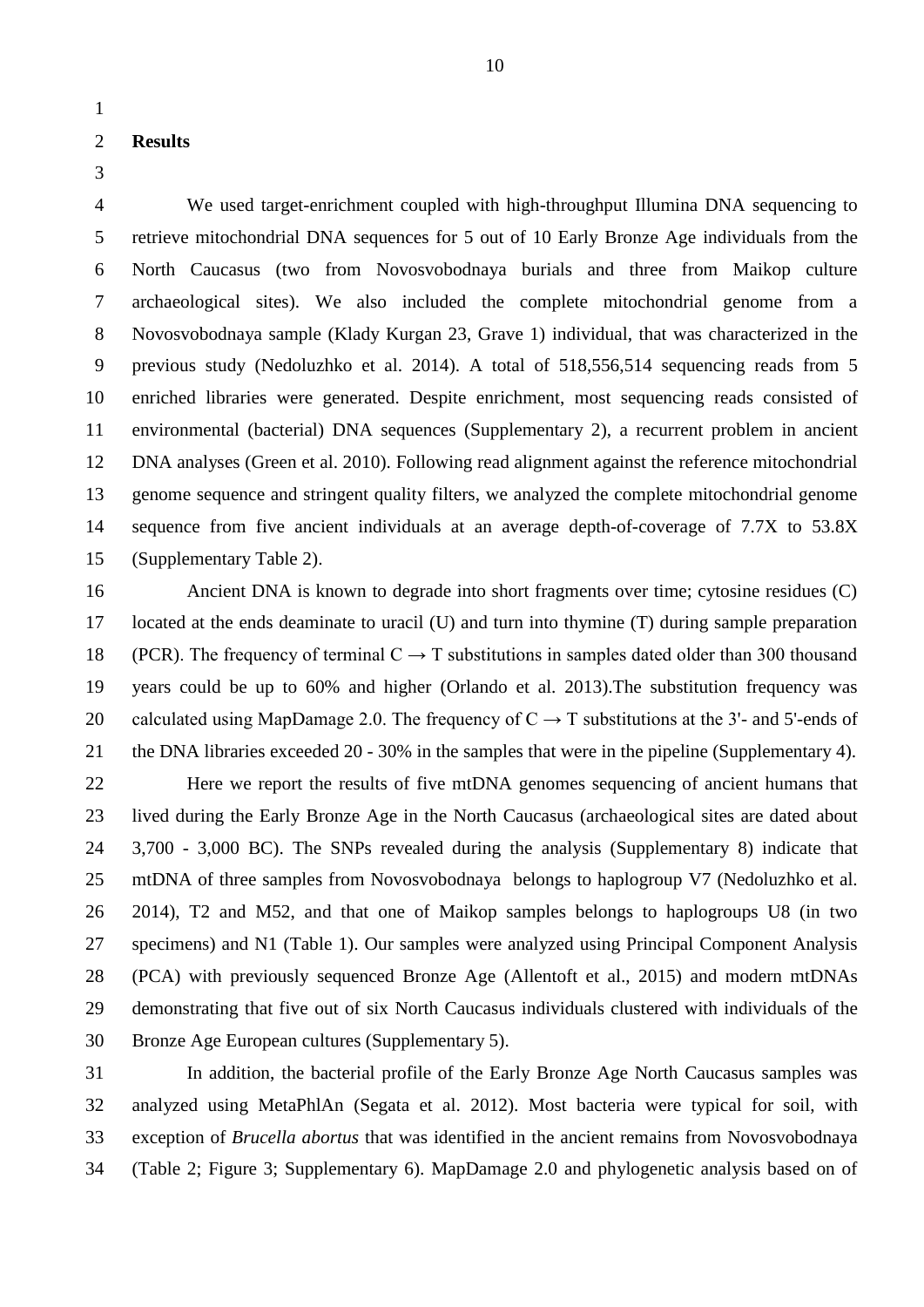our sequencing data is shown in Fig. 4 and Supplementary 7. The phylogenetic analysis



confirmed that ancient human from Novosvobodnaya suffered from brucellosis.

Fig 3. Microbial profiling of Novosvobodnaya (Kurgan 25, Grave 1) bones using MetaPhlAn

 DNA reads, which were filtered using PALEOMIX, were also mapped on *B. abortus* genome to confirm that the reads are indeed relevant to Brucella pathogen. From 797 to 1757 reads were mapped on *B. abortus* genome depending on threshold value (0-3). Consistent with its ancient origin, *B. abortus* reads were highly fragmented, with average read lengths of 51–75 bp, and displayed clear signs of C→T deamination damage at the 50 termini, typical to ancient DNA (Figure 4). 



analysis. Our findings suggest that brucellosis affected early farmers in Europe, at least in the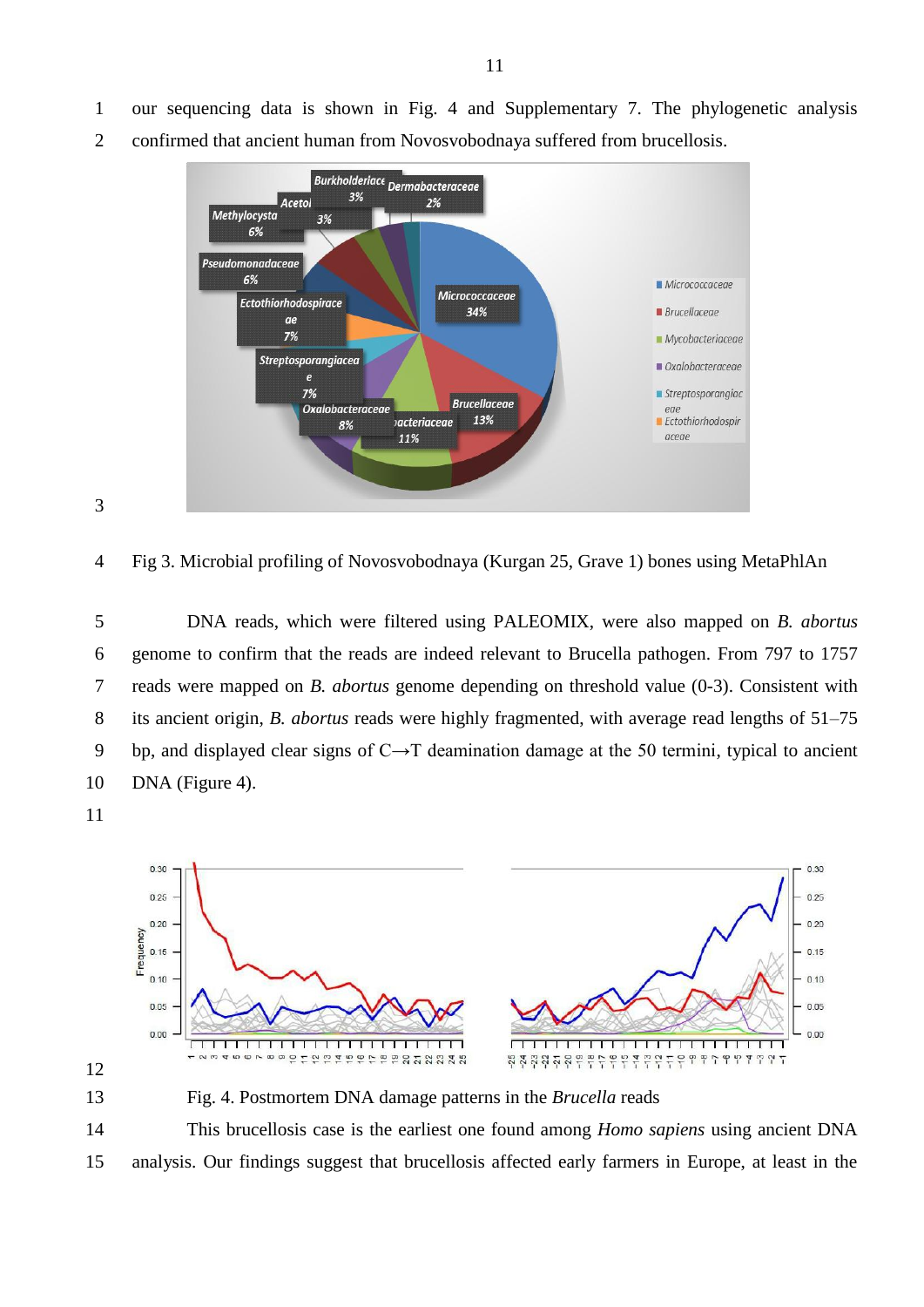- Early Bronze Age of the North Caucasus. It is possible that brucellosis could be a common
- disease in ancient human populations.
- Table 2. Microbial profiling of Novosvobodnaya (Kurgan 25, Grave 1) bones using
- MetaPhlAn with very sensitive local (VSL) parameters and with/or without duplicates (D/ND).
- MetaPhlAn score is percent of the abundances in each clade

|                     |                     | MetaPhlAn |                     | MetaPhlAn |
|---------------------|---------------------|-----------|---------------------|-----------|
| Sample origin       | VSL-ND              | score     | VSL-D               | score     |
| Kurgan 25, Grave 1. | Brucella abortus    | 1.13782   | Brucella abortus    | 1.09073   |
| Novosvobodnaya,     |                     |           |                     |           |
| Republic of Adygea, |                     |           |                     |           |
| Russia              | Conexibacter_woesei | 1.0632    | Conexibacter_woesei | 1.05678   |

## **Discussion**

 The Early Bronze Age cultures in the North Caucasus got involved in the orbit of Near Eastern civilizations and were directly related to the events occurring in Mesopotamia and the Eastern Anatolia regions [\(Munchaev 1975;](#page-18-0) [Rezepkin 2012\)](#page-19-0).

 The Chalcolithic Eastern Anatolia and Uruk were among the most important cultural areas in the fourth millennium in the Near Eastern region. The mainstream archaeological opinion proposes that the origin of the Maikop culture sites is directly connected to the expansion of the Late Chalcolithic societies of Eastern Anatolia to the North Caucasus. According to the archaeological evidences, this was the first expansion in the North Caucasus [\(Munchaev 1975\)](#page-18-0).

 The second cultural impulse probably came at the time when Uruk was in the middle stage of its development in the Near East spreading far to the north and coming into the contact with the Late Chalcolithic that had an effect on the sites and artifacts in the North Caucasus. At the same time, according to some authors, there were also several penetration events to the North Caucasus from Western Europe (Funnel Beaker culture) that introduced megalithic features to the burial ceremony and a number of ceramic artifacts [\(Rezepkin 2012\)](#page-19-0). The proposed Western European influence on the Early Bronze Age in the North Caucasus is still under discussion.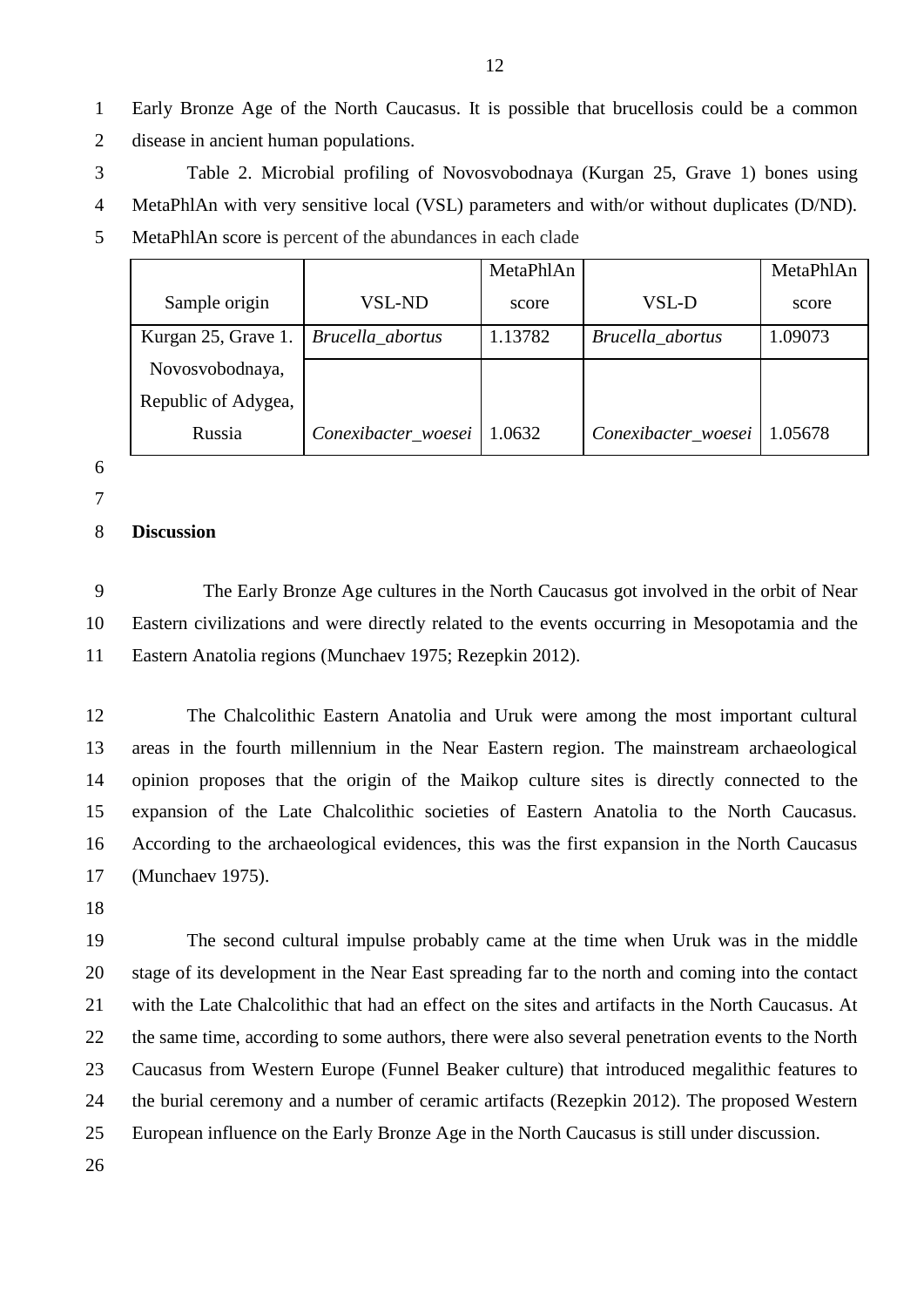The third stage of North Caucasus culture formation was directly associated with Uruk expansion to the North Caucasus steppes [\(Rezepkin 2012\)](#page-19-0).

 By the middle of 2016, several mitochondrial haplogroups of Paleolithic and Mesolithic Europeans were identified using ancient DNA analysis. Most of them are members of mtDNA haplogroup U (U2, U4, U5a, U5b, and U8) and M (Posth et al. 2016). Neolithic revolution and expansion of Neolithic farmers to Europe in 7,000 – 6,000 BC carried new mtDNA lineages with a generally higher diversity (e.g., H, HV, V, K, J, T2, X, W, N1a). As a result, mtDNA haplogroup U eventually became very rare in Central Europe [\(Brandt et al. 2014\)](#page-14-7) and haplogroup M totally disappeared in Europe during Last Glacial Maximum (Posth et al. 2016). Interestingly, known mtDNA haplogroups described for Pontic steppe Yamnaya culture (Early Bronze Age) are U, T2, H, W (Allentoft et al. 2015; Haak et al. 2015)

 In our study, we for the first time investigated genomic diversity of Early Bronze Age ancient cultures of the North Caucasus to better understand mtDNA ancestry of peoples who lived in the region. We identified several mitochondrial haplogroups distributed in Paleolithic and Neolithic Europe. We suggest that haplogroup U, found in the samples from the Maikop burials near Chekon and Novorossiysk, is a legacy of Upper Paleolithic hunter-gatherers that lived in Europe and adjacent regions 40–10 ka.

 In addition, Neolithic mtDNA haplogroups were identified in Novosvobodnaya and Natukhaevskaya burials. There are several archaeological hypotheses about the origin of North Caucasus Early Bronze Age cultures, and one of them considers the European cultural gene flow in this region, particularly, of the Funnel Beaker Culture (TRB) [\(Rezepkin 2012\)](#page-19-0). Our results support the influence of Neolithic cultures on North Caucasus societies but prove neither European nor Middle Eastern origin of these cultures.

 Humans that originally migrated from Africa to Eurasia had L3 mtDNA haplogroup, which gave rise to the two basal non-African clades, haplogroups M and N approximately 63,000 ka ago [\(Wallace, Brown and Lott 1999\)](#page-20-6). Surprisingly, one sample discovered near Novosvobodnaya had mitochondrial haplogroup M52. Recent investigations, which were conducted on European Paleolithic ancestry, unexpectedly identified mtDNA lineage M in individuals prior to the Last Glacial Maximum (LGM). Today, this lineage is absent in Europeans, although it is found at high frequency in modern Asians, particularly in modern India, Australasians, and Native Americans. [\(Eaaswarkhanth et al. 2010;](#page-15-4) [Macaulay et al. 2005;](#page-17-3) Posth et al. 2016).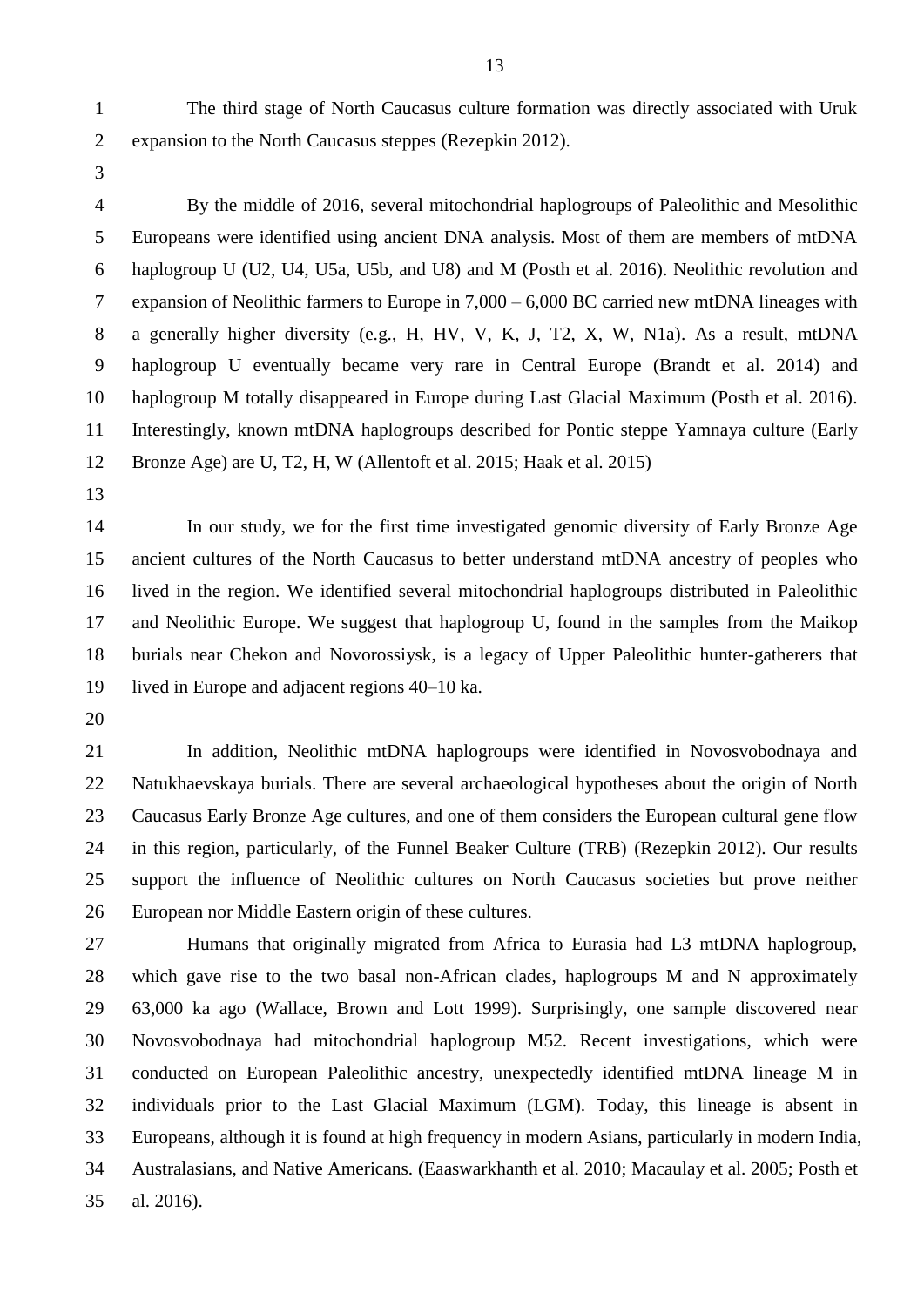Our mtDNA analysis suggests that North Caucasus Early Bronze Age cultures could spread to the North Caucasus during the Early to Middle Neolithic, when Near East societies began their expansion to Europe. Another presumption is that progeny of Near East Neolithic farmers colonized North Caucasus during the Chalcolithic and Uruk periods. Some archaeological artifacts and burial ceremony propose European "footprints" in Caucasian cultures [\(Rezepkin 2012\)](#page-19-0) but the mtDNA analysis didn't clearly support this assumption. The Early Bronze Age Caucasus was a huge "population shaker" with archaeological data available to study North Caucasus Early Bronze Age cultures origin. However, a whole-genome DNA sequencing or analysis of the hundreds ancient mt genomes of Novosvobodnaya and Maikop remains may be required to resolve this archaeological puzzle.

### **Acknowledgments**

 The authors are grateful to Mikhail V. Kovalchuk (National Research Centre "Kurchatov Institute", Moscow, Russia) for his ongoing support and Natalia I. Shishlina (State Historical Museum, Moscow, Russia) for her valuable comments throughout the preparation of the manuscript. We would like to thank Dr Ludovic Orlando for allowing the use of the laboratory infrastructure for aDNA manipulations and also for his careful reading of the manuscript and his valuable suggestions. We would like to thank Maria V. Dobrovolskaya (Institute of Archaeology, Russian Academy of Science, Moscow, Russia) for age and sex determination of human remains from Natukhaevskaya-3 and Katusvina Krivitsa-2. This work was funded by the Russian Fund for Basic Research (grants 13-06-12025 ofi\_m and 15-36-20172) and a scholarship of the President of the Russian Federation (SP-2056.2012.5).

## **References**

- 
- <span id="page-13-0"></span> Allentoft, M. E., Collins, M., Harker, D., Haile, J., Oskam, C. L., Hale, M. L., Campos, P. F., Samaniego, J. A., Gilbert, M. T., Willerslev, E., Zhang, G., Scofield, R. P., Holdaway, R. N., and Bunce, M. (2012). The half-life of DNA in bone: measuring decay kinetics in 158 dated fossils. *Proc Biol Sci* 279(1748), 4724-33.
- Allentoft, M. E., Sikora M., Sjögren K.G., Rasmussen S., Rasmussen M.,Stenderup J., Damgaard P.B., Schroeder H., Ahlström T., Vinner L., Malaspinas A.S., Margaryan A., Higham T., Chivall D., Lynnerup N., Harvig L., Baron J., Della Casa P., Dąbrowski P., Duffy P.R., Ebel A.V., Epimakhov A., Frei K., Furmanek M., Gralak T., Gromov A., Gronkiewicz S.,
- 
- Grupe G., Hajdu T., Jarysz R., Khartanovich V., Khokhlov A., Kiss V., Kolář J., Kriiska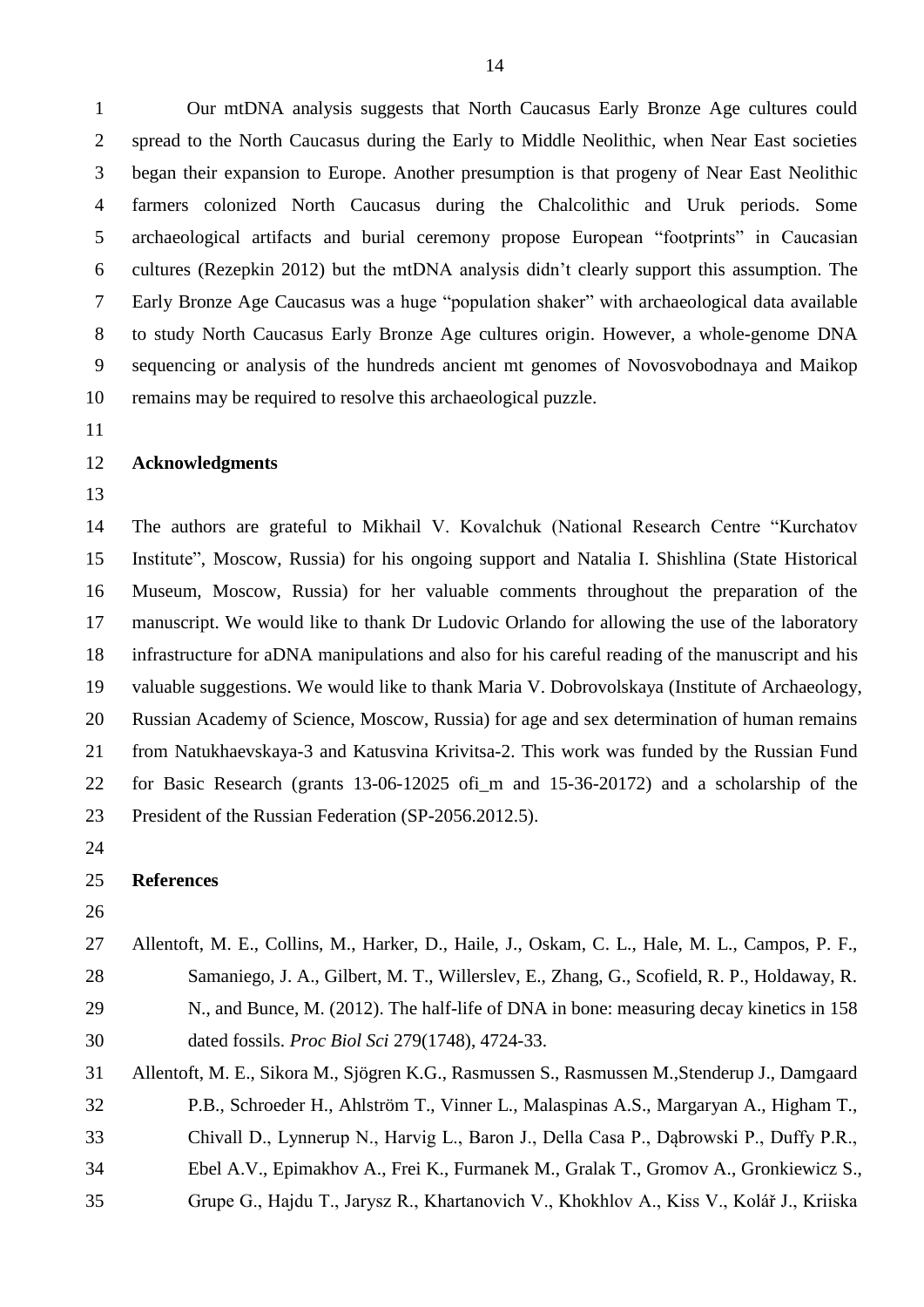<span id="page-14-7"></span><span id="page-14-6"></span><span id="page-14-5"></span><span id="page-14-4"></span><span id="page-14-3"></span><span id="page-14-2"></span><span id="page-14-1"></span><span id="page-14-0"></span>

| $\mathbf{1}$   | A., Lasak I., Longhi C., McGlynn G., Merkevicius A., Merkyte I., Metspalu M.,                  |
|----------------|------------------------------------------------------------------------------------------------|
| $\overline{2}$ | Mkrtchyan R., Moiseyev V., Paja L., Pálfi G., Pokutta D., Pospieszny Ł., Price T.D.,           |
| 3              | Saag L., Sablin M., Shishlina N., Smrčka V., Soenov V.I., Szeverényi V., Tóth G.,              |
| 4              | Trifanova S.V., Varul L., Vicze M., Yepiskoposyan L., Zhitenev V., Orlando L.,                 |
| 5              | Sicheritz-Pontén T., Brunak S., Nielsen R., Kristiansen K., Willerslev E. (2015).              |
| 6              | Population genomics of Bronze Age Eurasia. Nature 522(7555), 167-72.                           |
| 7              | Bendrey, R., Taylor, G. M., Bouwman, A. S., and Cassidy, J. P. (2008). Suspected bacterial     |
| 8              | disease in two archaeological horse skeletons from southern England: palaeopathological        |
| 9              | and biomolecular studies. Journal of Archaeological Science 35(6), 1581-1590.                  |
| 10             | Bramanti, B., Thomas, M. G., Haak, W., Unterlaender, M., Jores, P., Tambets, K., Antanaitis-   |
| 11             | Jacobs, I., Haidle, M. N., Jankauskas, R., Kind, C. J., Lueth, F., Terberger, T., Hiller, J.,  |
| 12             | Matsumura, S., Forster, P., and Burger, J. (2009). Genetic discontinuity between local         |
| 13             | hunter-gatherers and central Europe's first farmers. Science 326(5949), 137-40.                |
| 14             | Brandt, G., Haak, W., Adler, C. J., Roth, C., Szecsenyi-Nagy, A., Karimnia, S., Moller-Rieker, |
| 15             | S., Meller, H., Ganslmeier, R., Friederich, S., Dresely, V., Nicklisch, N., Pickrell, J. K.,   |
| 16             | Sirocko, F., Reich, D., Cooper, A., Alt, K. W., and Consortium, G. (2013). Ancient DNA         |
| 17             | Reveals Key Stages in the Formation of Central European Mitochondrial Genetic                  |
| 18             | Diversity. Science 342(6155), 257-261.                                                         |
| 19             | Brandt, G., Szecsenyi-Nagy, A., Roth, C., Alt, K. W., and Haak, W. (2014). Human               |
| 20             | paleogenetics of Europe - The known knowns and the known unknowns. <i>J Hum Evol.</i> 79,      |
| 21             | 73-92                                                                                          |
| 22             | Campana, M. G., Robles Garcia, N., Ruhli, F. J., and Tuross, N. (2014). False positives        |
| 23             | complicate ancient pathogen identifications using high-throughput shotgun sequencing.          |
| 24             | <b>BMC</b> Res Notes 7(1), 111.                                                                |
| 25             | Capasso, L. (1999). Brucellosis at Herculaneum (79 AD). International Journal of               |
| 26             | Osteoarchaeology 9(5), 277-288.                                                                |
| 27             | Chikhi, L., Destro-Bisol, G., Bertorelle, G., Pascali, V., and Barbujani, G. (1998). Clines of |
| 28             | nuclear DNA markers suggest a largely neolithic ancestry of the European gene pool.            |
| 29             | Proc Natl Acad Sci U S A 95(15), 9053-8.                                                       |
| 30             | Dabernat, H., Theves, C., Bouakaze, C., Nikolaeva, D., Keyser, C., Mokrousov, I., Geraut, A.,  |
| 31             | Duchesne, S., Gerard, P., Alexeev, A. N., Crubezy, E., and Ludes, B. (2014).                   |
| 32             | Tuberculosis Epidemiology and Selection in an Autochthonous Siberian Population from           |
| 33             | the 16(th)-19(th) Century. <i>PLoS One</i> 9(2), e89877.                                       |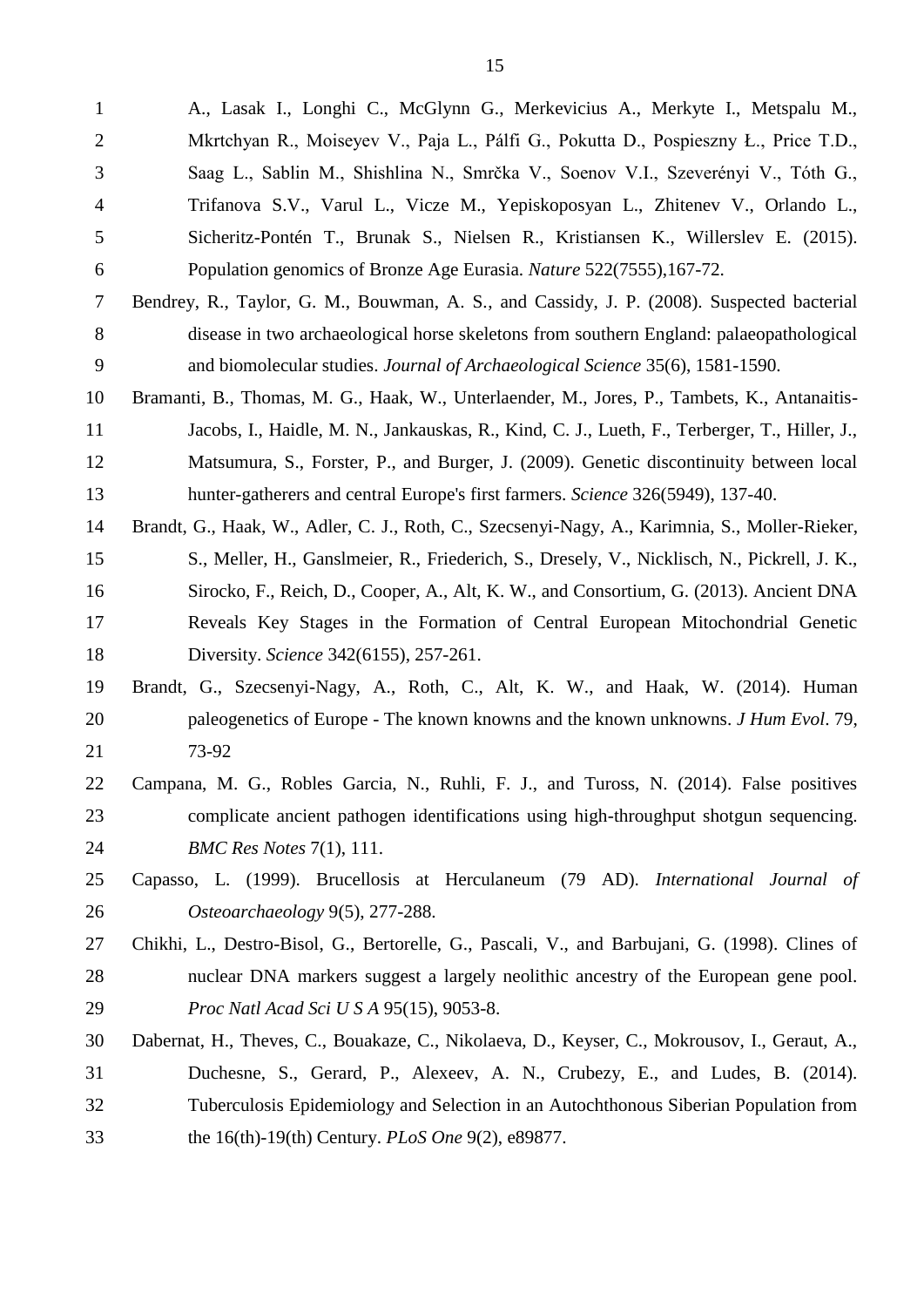- <span id="page-15-4"></span><span id="page-15-3"></span><span id="page-15-1"></span> Deguilloux, M. F., Soler, L., Pemonge, M. H., Scarre, C., Joussaume, R., and Laporte, L. (2011). News from the west: ancient DNA from a French megalithic burial chamber. *Am J Phys Anthropol* 144(1), 108-18. Der Sarkissian C., Ermini L., Schubert M., Yang M.A., Librado P., Fumagalli M., Jónsson H., Bar-Gal G.K., Albrechtsen A., Vieira F.G., Petersen B., Ginolhac A., Seguin-Orlando A., Magnussen K., Fages A., Gamba C., Lorente-Galdos B., Polani S., Steiner C., Neuditschko M., Jagannathan V, Feh C, Greenblatt CL, Ludwig A., Abramson N.I., Zimmermann W., Schafberg R., Tikhonov A., Sicheritz-Ponten T., Willerslev E., Marques-Bonet T., Ryder O.A., McCue M., Rieder S., Leeb T., Slatkin M., Orlando L. (2015). Evolutionary Genomics and Conservation of the Endangered Przewalski's Horse. *Curr Biol.* 5 (25), 2577-83 Eaaswarkhanth, M., Haque, I., Ravesh, Z., Romero, I. G., Meganathan, P. R., Dubey, B., Khan, F. A., Chaubey, G., Kivisild, T., Tyler-Smith, C., Singh, L., and Thangaraj, K. (2010). Traces of sub-Saharan and Middle Eastern lineages in Indian Muslim populations. *Eur J Hum Genet* 18(3), 354-63. Fu, Q., Mittnik, A., Johnson, P. L., Bos, K., Lari, M., Bollongino, R., Sun, C., Giemsch, L., Schmitz, R., Burger, J., Ronchitelli, A. M., Martini, F., Cremonesi, R. G., Svoboda, J., Bauer, P., Caramelli, D., Castellano, S., Reich, D., Paabo, S., and Krause, J. (2013). A revised timescale for human evolution based on ancient mitochondrial genomes. *Curr Biol* 23(7), 553-9. Gamba C., Jones E.R., Teasdale M.D., McLaughlin R.L., Gonzalez-Fortes G., Mattiangeli V., Domboróczki L., Kővári I., Pap I., Anders A., Whittle A., Dani J., Raczky P., Higham T.F., Hofreiter M., Bradley D.G., Pinhasi R. (2014). Genome flux and stasis in a five millennium transect of European prehistory. 5 (5257), doi: 10.1038/ncomms6257 Gei, A. N., Zazovskaya E.P. (2013). New radiocarbon dates of Myskhako and Maikop Chekon settlements. *In* "Sixth International Kunan archeological conference" (I. I. Marchenko, Ed.), pp. 81-84. Ekoinvest, Krasnodar. Haak, W., Forster, P., Bramanti, B., Matsumura, S., Brandt, G., Tanzer, M., Villems, R., Renfrew, C., Gronenborn, D., Alt, K. W., and Burger, J. (2005). Ancient DNA from the first European farmers in 7500-year-old Neolithic sites. *Science* 310(5750), 1016-8. Green R.E., Krause J., Briggs A.W., Maricic T., Stenzel U., Kircher M., Patterson N., Li H., Zhai W., Fritz M.H., Hansen N.F., Durand E.Y., Malaspinas A.S., Jensen J.D., Marques- Bonet T., Alkan C., Prüfer K., Meyer M., Burbano H.A., Good J.M., Schultz R., Aximu-Petri A., Butthof A., Höber B., Höffner B., Siegemund M., Weihmann A., Nusbaum C.,
- <span id="page-15-2"></span><span id="page-15-0"></span>Lander E.S., Russ C., Novod N., Affourtit J., Egholm M., Verna C., Rudan P., Brajkovic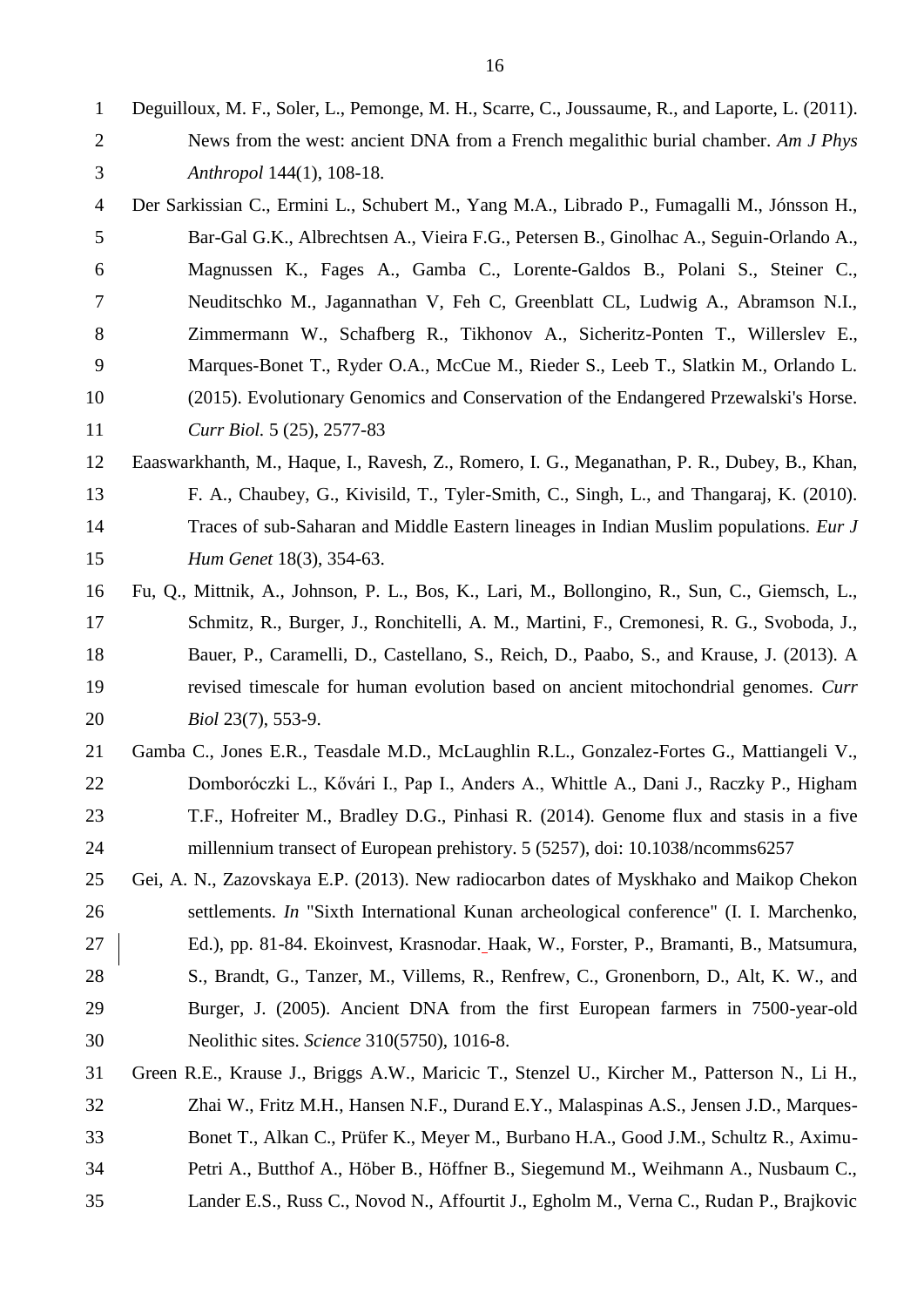<span id="page-16-5"></span><span id="page-16-4"></span><span id="page-16-3"></span><span id="page-16-2"></span><span id="page-16-1"></span><span id="page-16-0"></span>

| 1              | D., Kucan Z., Gusic I., Doronichev V.B., Golovanova L.V., Lalueza-Fox C., de la Rasilla            |
|----------------|----------------------------------------------------------------------------------------------------|
| $\overline{2}$ | M., Fortea J., Rosas A., Schmitz R.W., Johnson P.L., Eichler E.E., Falush D., Birney E.,           |
| 3              | Mullikin J.C., Slatkin M., Nielsen R., Kelso J., Lachmann M., Reich D., Pääbo S. (2010).           |
| $\overline{4}$ | A draft sequence of the Neandertal genome. 328 (5979), 710-22                                      |
| 5              | Haak, W., Lazaridis I., Patterson N., Rohland N., Mallick S., Llamas B., Brandt G., Nordenfelt     |
| 6              | S., Harney E., Stewardson K., Fu Q., Mittnik A., Bánffy E., Economou C., Francken M.,              |
| 7              | Friederich S., Pena R.G., Hallgren F., Khartanovich V., Khokhlov A., Kunst M.,                     |
| 8              | Kuznetsov P., Meller H., Mochalov O., Moiseyev V., Nicklisch N., Pichler S.L., Risch R.,           |
| 9              | Rojo Guerra M.A., Roth C., Szécsényi-Nagy A., Wahl J., Meyer M., Krause J., Brown D.,              |
| 10             | Anthony D., Cooper A., Alt K.W., Reich D. (2015). Massive migration from the steppe                |
| 11             | was a source for Indo-European languages in Europe. Nature 522(7555), 207-11.                      |
| 12             | Huang, J., Chen, J., Lathrop, M., and Liang, L. (2013). A tool for RNA sequencing sample           |
| 13             | identity check. <i>Bioinformatics</i> 29(11), 1463-4.                                              |
| 14             | Iessen, A. A. (1950). "K hronologii bol'shih kubanskih kurganov (To the chronology of the Great    |
| 15             | Kuban kurgans)." 12 Sovetskaja arheologija.                                                        |
| 16             | Isidro, A. (2009). Old skeletal brucellosis in Western-Europe mediterranean counties. Journal of   |
| 17             | Bone and Joint Surgery 91-B 299.                                                                   |
| 18             | Izagirre, N., and de la Rua, C. (1999). An mtDNA analysis in ancient Basque populations:           |
| 19             | implications for haplogroup V as a marker for a major paleolithic expansion from                   |
| 20             | southwestern europe. Am J Hum Genet 65(1), 199-207.                                                |
| 21             | Keller, A., Graefen, A., Ball, M., Matzas, M., Boisguerin, V., Maixner, F., Leidinger, P., Backes, |
| 22             | C., Khairat, R., Forster, M., Stade, B., Franke, A., Mayer, J., Spangler, J., McLaughlin, S.,      |
| 23             | Shah, M., Lee, C., Harkins, T. T., Sartori, A., Moreno-Estrada, A., Henn, B., Sikora, M.,          |
| 24             | Semino, O., Chiaroni, J., Rootsi, S., Myres, N. M., Cabrera, V. M., Underhill, P. A.,              |
| 25             | Bustamante, C. D., Vigl, E. E., Samadelli, M., Cipollini, G., Haas, J., Katus, H.,                 |
| 26             | O'Connor, B. D., Carlson, M. R., Meder, B., Blin, N., Meese, E., Pusch, C. M., and Zink,           |
| 27             | A. (2012). New insights into the Tyrolean Iceman's origin and phenotype as inferred by             |
| 28             | whole-genome sequencing. Nat Commun 3, 698. doi: 10.1038/ncomms1701                                |
| 29             | Kloss-Brandstatter, A., Pacher, D., Schonherr, S., Weissensteiner, H., Binna, R., Specht, G., and  |
| 30             | Kronenberg, F. (2011). HaploGrep: a fast and reliable algorithm for automatic                      |
| 31             | classification of mitochondrial DNA haplogroups. Hum Mutat 32(1), 25-32.                           |
| 32             | Koboldt, D. C., Zhang, Q., Larson, D. E., Shen, D., McLellan, M. D., Lin, L., Miller, C. A.,       |
| 33             | Mardis, E. R., Ding, L., and Wilson, R. K. (2012). VarScan 2: somatic mutation and copy            |
| 34             | number alteration discovery in cancer by exome sequencing. <i>Genome Res</i> 22(3), 568-76.        |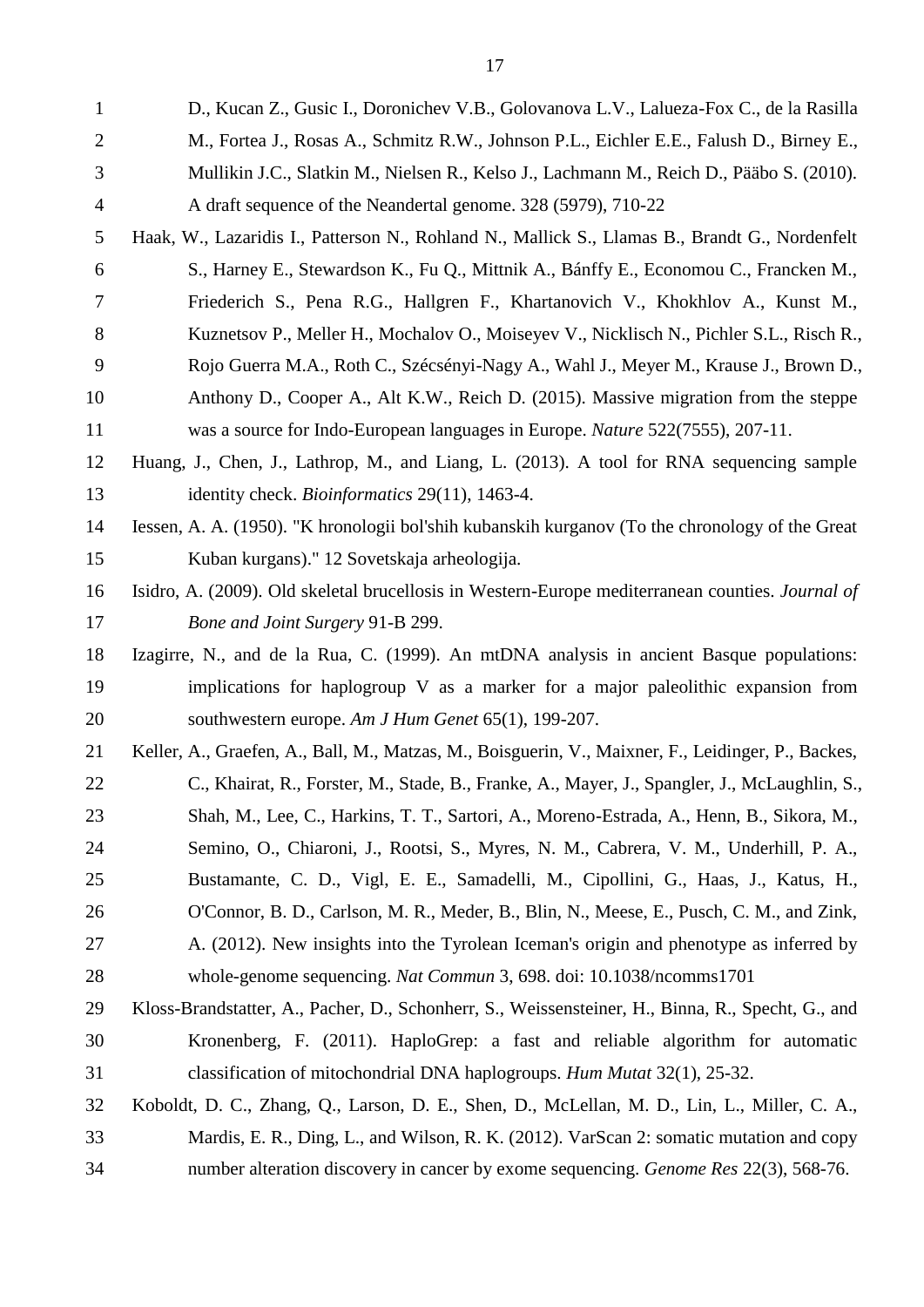<span id="page-17-2"></span> Kousoulis, A. A., Economopoulos, K. P., Poulakou-Rebelakou, E., Androutsos, G., and Tsiodras, S. (2012). The plague of Thebes, a historical epidemic in Sophocles' Oedipus Rex. *Emerg Infect Dis* 18(1), 153-7.

- <span id="page-17-0"></span> Lazaridis, I., Patterson, N., Mittnik, A., Renaud, G., Mallick, S., Kirsanow, K., Sudmant, P. H., Schraiber, J. G., Castellano, S., Lipson, M., Berger, B., Economou, C., Bollongino, R., Fu, Q., Bos, K. I., Nordenfelt, S., Li, H., de Filippo, C., Prufer, K., Sawyer, S., Posth, C., Haak, W., Hallgren, F., Fornander, E., Rohland, N., Delsate, D., Francken, M., Guinet, J. M., Wahl, J., Ayodo, G., Babiker, H. A., Bailliet, G., Balanovska, E., Balanovsky, O., Barrantes, R., Bedoya, G., Ben-Ami, H., Bene, J., Berrada, F., Bravi, C. M., Brisighelli, F., Busby, G. B., Cali, F., Churnosov, M., Cole, D. E., Corach, D., Damba, L., van Driem, G., Dryomov, S., Dugoujon, J. M., Fedorova, S. A., Gallego Romero, I., Gubina, M., Hammer, M., Henn, B. M., Hervig, T., Hodoglugil, U., Jha, A. R., Karachanak-Yankova, S., Khusainova, R., Khusnutdinova, E., Kittles, R., Kivisild, T., Klitz, W., Kucinskas, V., Kushniarevich, A., Laredj, L., Litvinov, S., Loukidis, T., Mahley, R. W., Melegh, B., Metspalu, E., Molina, J., Mountain, J., Nakkalajarvi, K., Nesheva, D., Nyambo, T., Osipova, L., Parik, J., Platonov, F., Posukh, O., Romano, V., Rothhammer, F., Rudan, I., Ruizbakiev, R., Sahakyan, H., Sajantila, A., Salas, A., Starikovskaya, E. B., Tarekegn, A., Toncheva, D., Turdikulova, S., Uktveryte, I., Utevska, O., Vasquez, R., Villena, M., Voevoda, M., Winkler, C. A., Yepiskoposyan, L., Zalloua, P., Zemunik, T., Cooper, A., Capelli, C., Thomas, M. G., Ruiz-Linares, A., Tishkoff, S. A., Singh, L., Thangaraj, K., Villems, R., Comas, D., Sukernik, R., Metspalu, M., Meyer, M., Eichler, E. E., Burger, J., Slatkin, M., Paabo, S., Kelso, J., Reich, D., and Krause, J. (2014). Ancient human genomes suggest three ancestral populations for present-day Europeans. *Nature* 513(7518), 409-13.
- <span id="page-17-3"></span> Macaulay, V., Hill, C., Achilli, A., Rengo, C., Clarke, D., Meehan, W., Blackburn, J., Semino, O., Scozzari, R., Cruciani, F., Taha, A., Shaari, N. K., Raja, J. M., Ismail, P., Zainuddin, Z., Goodwin, W., Bulbeck, D., Bandelt, H. J., Oppenheimer, S., Torroni, A., and Richards, M. (2005). Single, rapid coastal settlement of Asia revealed by analysis of complete mitochondrial genomes. *Science* 308(5724), 1034-6.
- <span id="page-17-1"></span> Martin, M. D., Cappellini, E., Samaniego, J. A., Zepeda, M. L., Campos, P. F., Seguin-Orlando, A., Wales, N., Orlando, L., Ho, S. Y., Dietrich, F. S., Mieczkowski, P. A., Heitman, J., Willerslev, E., Krogh, A., Ristaino, J. B., and Gilbert, M. T. (2013). Reconstructing genome evolution in historic samples of the Irish potato famine pathogen. *Nat Commun* 4, 2172. doi: 10.1038/ncomms3172.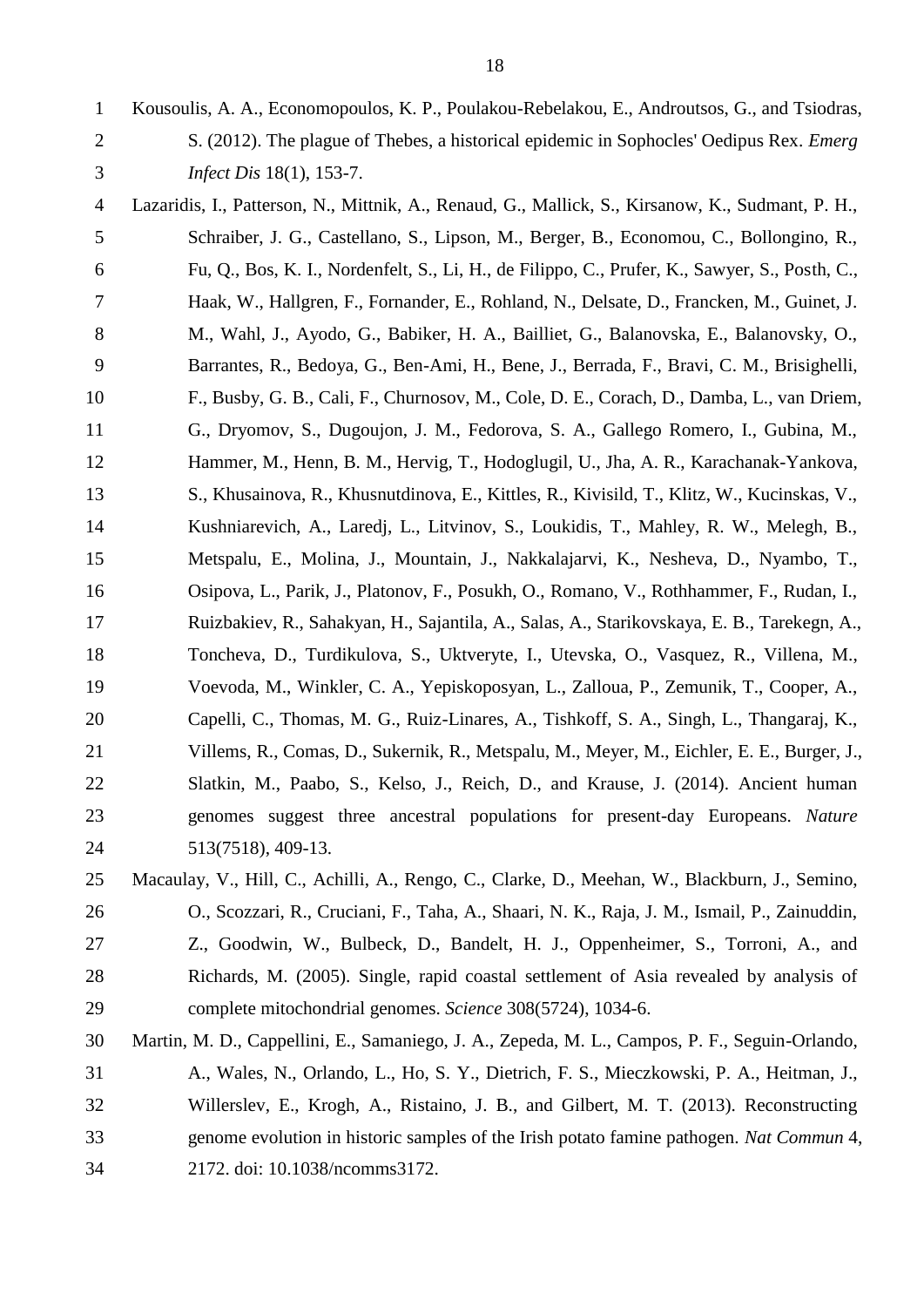<span id="page-18-7"></span><span id="page-18-6"></span><span id="page-18-5"></span><span id="page-18-4"></span><span id="page-18-3"></span><span id="page-18-2"></span><span id="page-18-1"></span><span id="page-18-0"></span>

| $\mathbf{1}$   | Miller, W., Drautz, D. I., Ratan, A., Pusey, B., Qi, J., Lesk, A. M., Tomsho, L. P., Packard, M.    |
|----------------|-----------------------------------------------------------------------------------------------------|
| $\overline{2}$ | D., Zhao, F., Sher, A., Tikhonov, A., Raney, B., Patterson, N., Lindblad-Toh, K., Lander,           |
| 3              | E. S., Knight, J. R., Irzyk, G. P., Fredrikson, K. M., Harkins, T. T., Sheridan, S., Pringle,       |
| 4              | T., and Schuster, S. C. (2008). Sequencing the nuclear genome of the extinct woolly                 |
| 5              | mammoth. <i>Nature</i> 456(7220), 387-90.                                                           |
| 6              | Munchaev, R. N. (1975). "Kavkaz na zare bronzovogo veka." Nauka, Moscow. 476                        |
| 7              | Mutolo, M. J., Jenny, L. L., Buszek, A. R., Fenton, T. W., and Foran, D. R. (2012). Osteological    |
| 8              | and molecular identification of Brucellosis in ancient Butrint, Albania. Am J Phys                  |
| 9              | Anthropol 147(2), 254-63.                                                                           |
| 10             | Nedoluzhko, A. V., Boulygina, E. S., Sokolov, A. S., Tsygankova, S. V., Gruzdeva, N. M.,            |
| 11             | Rezepkin, A. D., and Prokhortchouk, E. B. (2014). Analysis of the Mitochondrial                     |
| 12             | Genome of a Novosvobodnaya Culture Representative using Next-Generation                             |
| 13             | Sequencing and Its Relation to the Funnel Beaker Culture. Acta Naturae 6(2), 31-5.                  |
| 14             | Nguyen-Hieu, T., Aboudharam, G., Signoli, M., Rigeade, C., Drancourt, M., and Raoult, D.            |
| 15             | (2010). Evidence of a louse-borne outbreak involving typhus in Douai, 1710-1712 during              |
| 16             | the war of Spanish succession. <i>PLoS One</i> 5(10), e15405.                                       |
| 17             | Orlando, L., Ginolhac, A., Zhang, G., Froese, D., Albrechtsen, A., Stiller, M., Schubert, M.,       |
| 18             | Cappellini, E., Petersen, B., Moltke, I., Johnson, P. L., Fumagalli, M., Vilstrup, J. T.,           |
| 19             | Raghavan, M., Korneliussen, T., Malaspinas, A. S., Vogt, J., Szklarczyk, D., Kelstrup, C.           |
| 20             | D., Vinther, J., Dolocan, A., Stenderup, J., Velazquez, A. M., Cahill, J., Rasmussen, M.,           |
| 21             | Wang, X., Min, J., Zazula, G. D., Seguin-Orlando, A., Mortensen, C., Magnussen, K.,                 |
| 22             | Thompson, J. F., Weinstock, J., Gregersen, K., Roed, K. H., Eisenmann, V., Rubin, C. J.,            |
| 23             | Miller, D. C., Antczak, D. F., Bertelsen, M. F., Brunak, S., Al-Rasheid, K. A., Ryder, O.,          |
| 24             | Andersson, L., Mundy, J., Krogh, A., Gilbert, M. T., Kjaer, K., Sicheritz-Ponten, T.,               |
| 25             | Jensen, L. J., Olsen, J. V., Hofreiter, M., Nielsen, R., Shapiro, B., Wang, J., and                 |
| 26             | Willerslev, E. (2013). Recalibrating Equus evolution using the genome sequence of an                |
| 27             | early Middle Pleistocene horse. Nature 499(7456), 74-8.                                             |
| 28             | Orlando, L., Metcalf, J. L., Alberdi, M. T., Telles-Antunes, M., Bonjean, D., Otte, M., Martin, F., |
| 29             | Eisenmann, V., Mashkour, M., Morello, F., Prado, J. L., Salas-Gismondi, R., Shockey, B.             |
| 30             | J., Wrinn, P. J., Vasil'ev, S. K., Ovodov, N. D., Cherry, M. I., Hopwood, B., Male, D.,             |
| 31             | Austin, J. J., Hanni, C., and Cooper, A. (2009). Revising the recent evolutionary history           |
| 32             | of equids using ancient DNA. Proc Natl Acad Sci U S A 106(51), 21754-9.                             |
| 33             | Papagrigorakis, M. J., Yapijakis, C., Synodinos, P. N., and Baziotopoulou-Valavani, E. (2006).      |
| 34             | DNA examination of ancient dental pulp incriminates typhoid fever as a probable cause               |
| 35             | of the Plague of Athens. <i>Int J Infect Dis</i> 10(3), 206-14.                                     |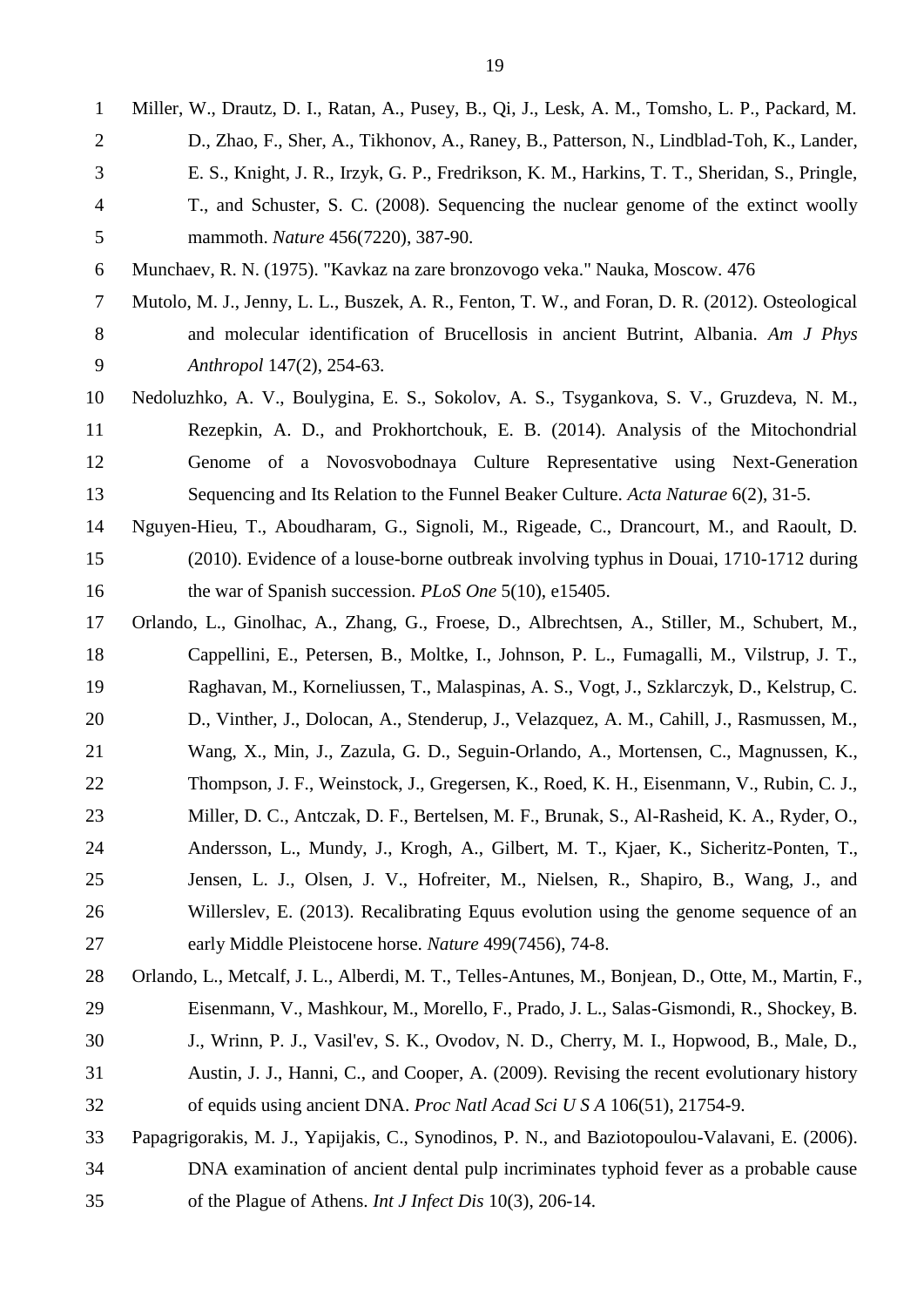<span id="page-19-6"></span><span id="page-19-5"></span><span id="page-19-4"></span><span id="page-19-3"></span><span id="page-19-2"></span><span id="page-19-1"></span><span id="page-19-0"></span> Posth C., Renaud G., Mittnik A., Drucker D.G., Rougier H., Cupillard C., Valentin F., Thevenet C., Furtwängler A., Wißing C., FranckenM., Malina M., Bolus M., Lari M., Gigli E., Capecchi G., Crevecoeur I., Beauval C., Flas D., Germonpré M. van der Plicht J., Cottiaux R., Gély B., Ronchitelli A., Wehrberger K., Grigorescu D., Svoboda J., Semal P., Caramelli D., Bocherens H., Harvati K., Conard N.J., Haak W., Powell A., Krause J. (2016). Pleistocene Mitochondrial Genomes Suggest a Single Major Dispersal of Non- Africans and a Late Glacial Population Turnover in Europe. *Curr Biol* pii: S0960- 9822(16)00087-7. doi: 10.1016/j.cub.2016.01.037 Rasmussen, M., Guo, X., Wang, Y., Lohmueller, K. E., Rasmussen, S., Albrechtsen, A., Skotte, L., Lindgreen, S., Metspalu, M., Jombart, T., Kivisild, T., Zhai, W., Eriksson, A., Manica, A., Orlando, L., De La Vega, F. M., Tridico, S., Metspalu, E., Nielsen, K., Avila-Arcos, M. C., Moreno-Mayar, J. V., Muller, C., Dortch, J., Gilbert, M. T., Lund, O., Wesolowska, A., Karmin, M., Weinert, L. A., Wang, B., Li, J., Tai, S., Xiao, F., Hanihara, T., van Driem, G., Jha, A. R., Ricaut, F. X., de Knijff, P., Migliano, A. B., Gallego Romero, I., Kristiansen, K., Lambert, D. M., Brunak, S., Forster, P., Brinkmann, B., Nehlich, O., Bunce, M., Richards, M., Gupta, R., Bustamante, C. D., Krogh, A., Foley, R. A., Lahr, M. M., Balloux, F., Sicheritz-Ponten, T., Villems, R., Nielsen, R., Wang, J., and Willerslev, E. (2011). An Aboriginal Australian genome reveals separate human dispersals into Asia. *Science* 334(6052), 94-8. Rezepkin, A. D. (2012). "Novosvobodnaya culture (on the results of escavation of the "Klady" burial." Nestor-Historia, St. Petersburg. 344. Schubert, M., Ermini, L., Der Sarkissian, C., Jonsson, H., Ginolhac, A., Schaefer, R., Martin, M. D., Fernandez, R., Kircher, M., McCue, M., Willerslev, E., and Orlando, L. (2014). Characterization of ancient and modern genomes by SNP detection and phylogenomic and metagenomic analysis using PALEOMIX. *Nat Protoc* 9(5), 1056-82. Segata, N., Boernigen, D., Tickle, T. L., Morgan, X. C., Garrett, W. S., and Huttenhower, C. (2013). Computational meta'omics for microbial community studies. *Mol Syst Biol* 9 (666) 9:666, doi: 10.1038/msb.2013.22. Shapiro, B., Rambaut, A., and Gilbert, M. T. (2006). No proof that typhoid caused the Plague of Athens (a reply to Papagrigorakis et al.). *Int J Infect Dis* 10(4), 334-5; author reply 335-6. Shishlov, A. V., Kolpakova, A. V., Fedorenko, N. V., Kononenko A. P. (2009). *Proceedings of the 5th Kuban Archaeological Conference* 443-447 Shishlov, A. V., Kolpakova, A. V., Fedorenko, N.V., Gei A.N. (2015). Settlement Katusvina Krivitsa 2 – a new site of Maikop culture in the North Caucasus (preliminary information)*. Kratkie Soobshchenia Instituta Arkheologii* 237, 113–125. (in Russian)